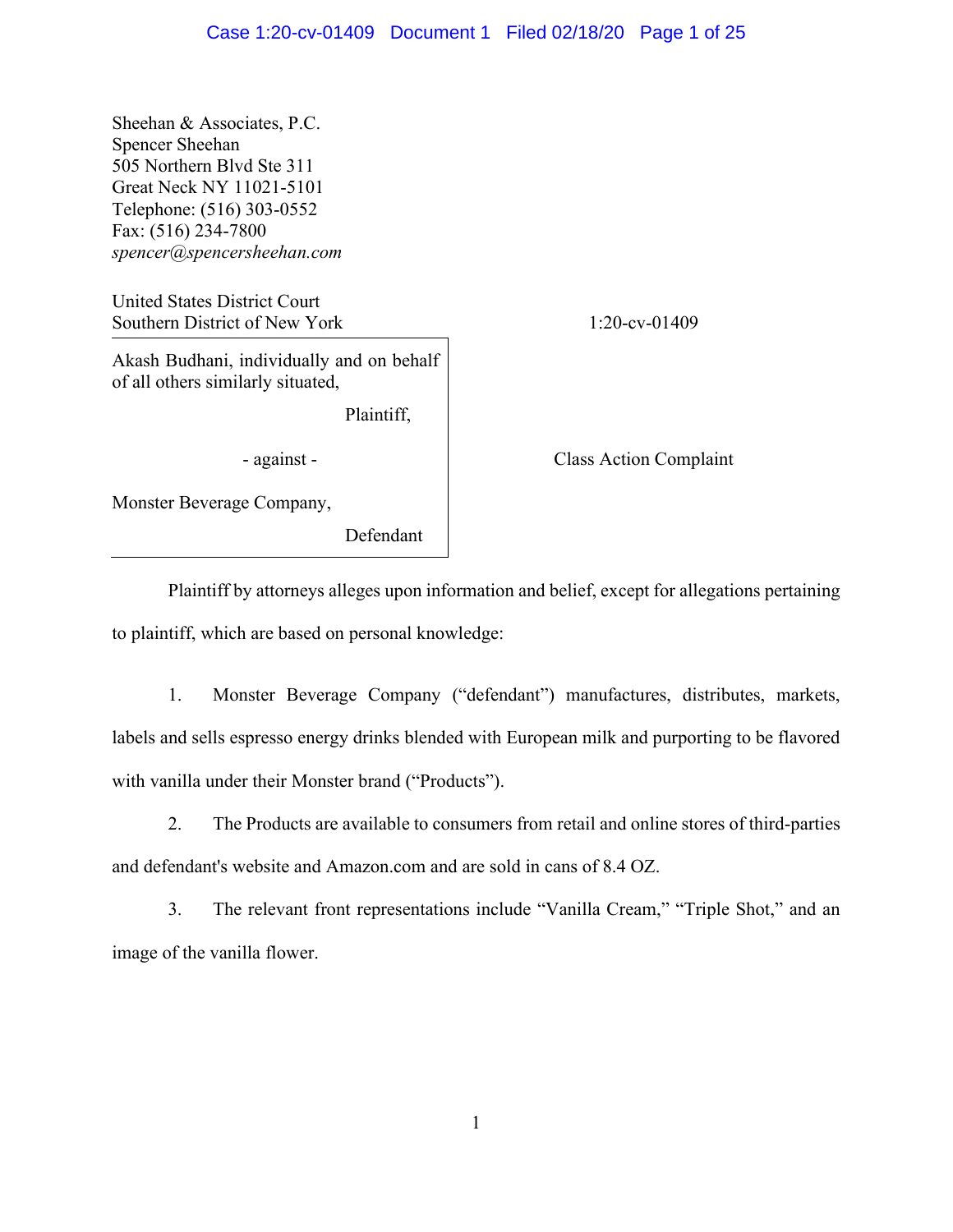

4. The Product's opposite panel contains the Nutrition Facts and ingredient list.

| utrition Facts<br>Serving Size 8.4 fl. oz. (250mL)                               |  |
|----------------------------------------------------------------------------------|--|
| Servings Per Container:<br><b>Amount Per Serving</b><br>94D)                     |  |
| Calories 170                                                                     |  |
| Calories from Fat 45<br>Total Fat 5g<br>8%                                       |  |
| Sat Fat 3g<br><b>15%</b><br>Trans Fat Og                                         |  |
| Cholesterol 15mg                                                                 |  |
| Sodium 115mg<br>Potassium 640mg<br>189                                           |  |
| Total Carb 25g<br>Sugars 24g                                                     |  |
| Protein 5g                                                                       |  |
| Calcium<br>15%<br>Vitamin D                                                      |  |
| Niacin (Vit. B3)                                                                 |  |
| <sup>/itamin B6</sup><br>h<br>significant source<br>of dietary                   |  |
| vitamin A, vitamin C and iron.<br>ercent Daily Values are based on a 2,000 calor |  |



5. The unqualified, prominent and conspicuous representation as "Vanilla Cream" is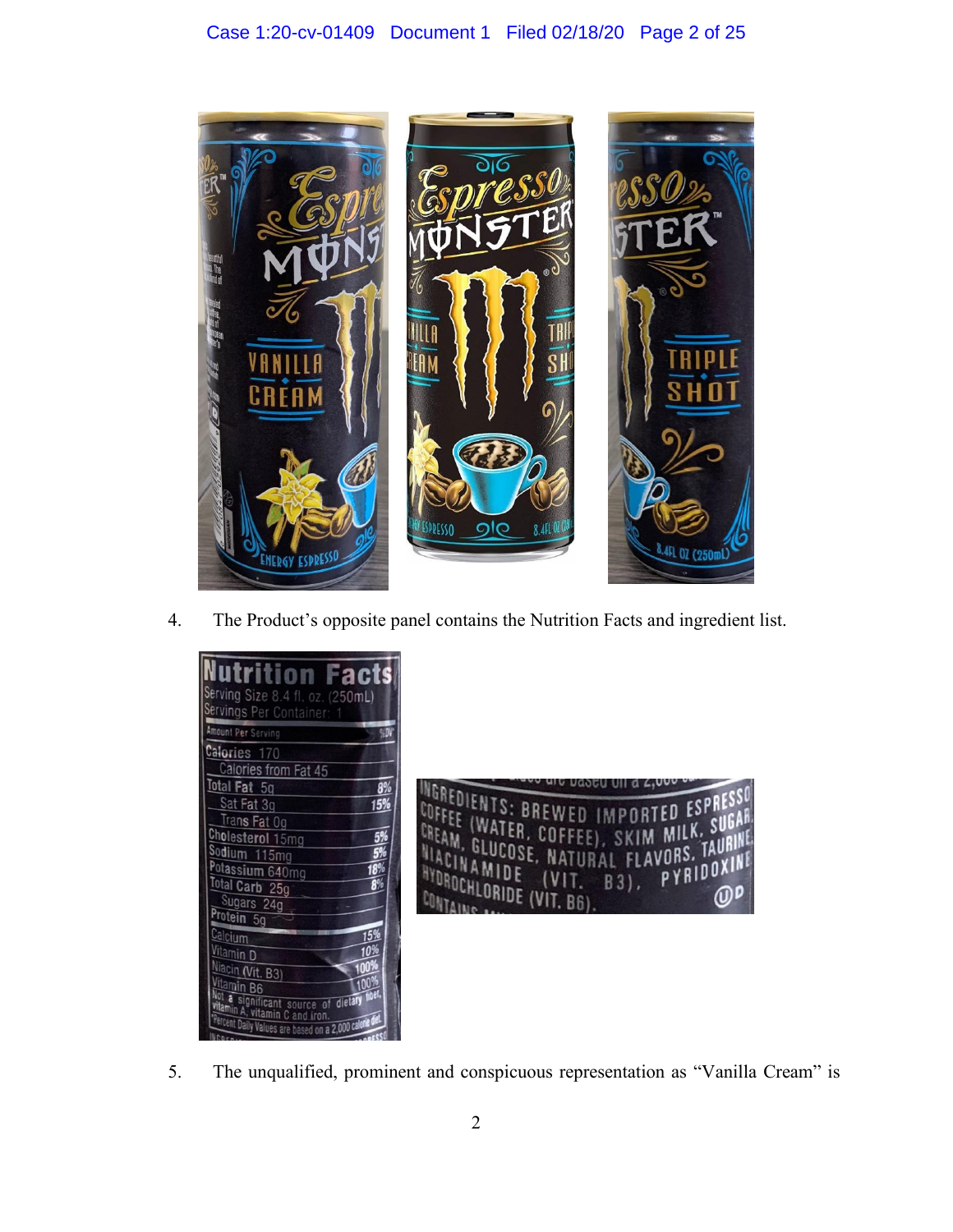## Case 1:20-cv-01409 Document 1 Filed 02/18/20 Page 3 of 25

false, deceptive and misleading because the Product contains non-vanilla flavors which imitate and extend vanilla but are not derived from the vanilla bean, yet these flavors are not disclosed to consumers as required and expected.

I. Vanilla is Constantly Subject to Efforts at Imitation Due to High Demand

6. The tropical orchid of the genus Vanilla (*V. planifolia*) is the source of the prized flavor commonly known as vanilla, defined by law as "the total sapid and odorous principles extractable from one-unit weight of vanilla beans."<sup>1</sup>

7. Vanilla's "desirable flavor attributes…make it one of the most common ingredients used in the global marketplace, whether as a primary flavor, as a component of another flavor, or for its desirable aroma qualities."<sup>2</sup>

8. Though the Pure Food and Drugs Act of 1906 ("Pure Food Act") was enacted to "protect consumer health and prevent commercial fraud," this was but one episode in the perpetual struggle against those who have sought profit through sale of imitation and lower quality commodities, dressed up as the genuine articles.3

9. It was evident that protecting consumers from fraudulent vanilla would be challenging, as E. M. Chace, Assistant Chief of the Foods Division of the U.S. Department of Agriculture's Bureau of Chemistry, noted "There is at least three times as much vanilla consumed [in the United States] as all other flavors together."<sup>4</sup>

10. This demand could not be met by natural sources of vanilla, leading manufacturers

 $1$  21 C.F.R. §169.3(c).

<sup>2</sup> Daphna Havkin-Frenkel, F.C. Bellanger, Eds., Handbook of Vanilla Science and Technology, Wiley, 2018.

<sup>&</sup>lt;sup>3</sup> Berenstein, 412; some of the earliest recorded examples of food fraud include unscrupulous Roman merchants who sweetened wine with lead.

<sup>4</sup> E. M. Chace, "The Manufacture of Flavoring Extracts," Yearbook of the United States Department of Agriculture 1908 (Washington, DC: Government Printing Office, 1909) pp.333–42, 333 quoted in [Nadia Berenstein,](http://nadiaberenstein.com/) ["Making a](https://www.ncbi.nlm.nih.gov/pubmed/28027702)  [global sensation: Vanilla flavor, synthetic chemistry, and the meanings of purity,](https://www.ncbi.nlm.nih.gov/pubmed/28027702)" History of Science 54.4 (2016): 399-424 at 399.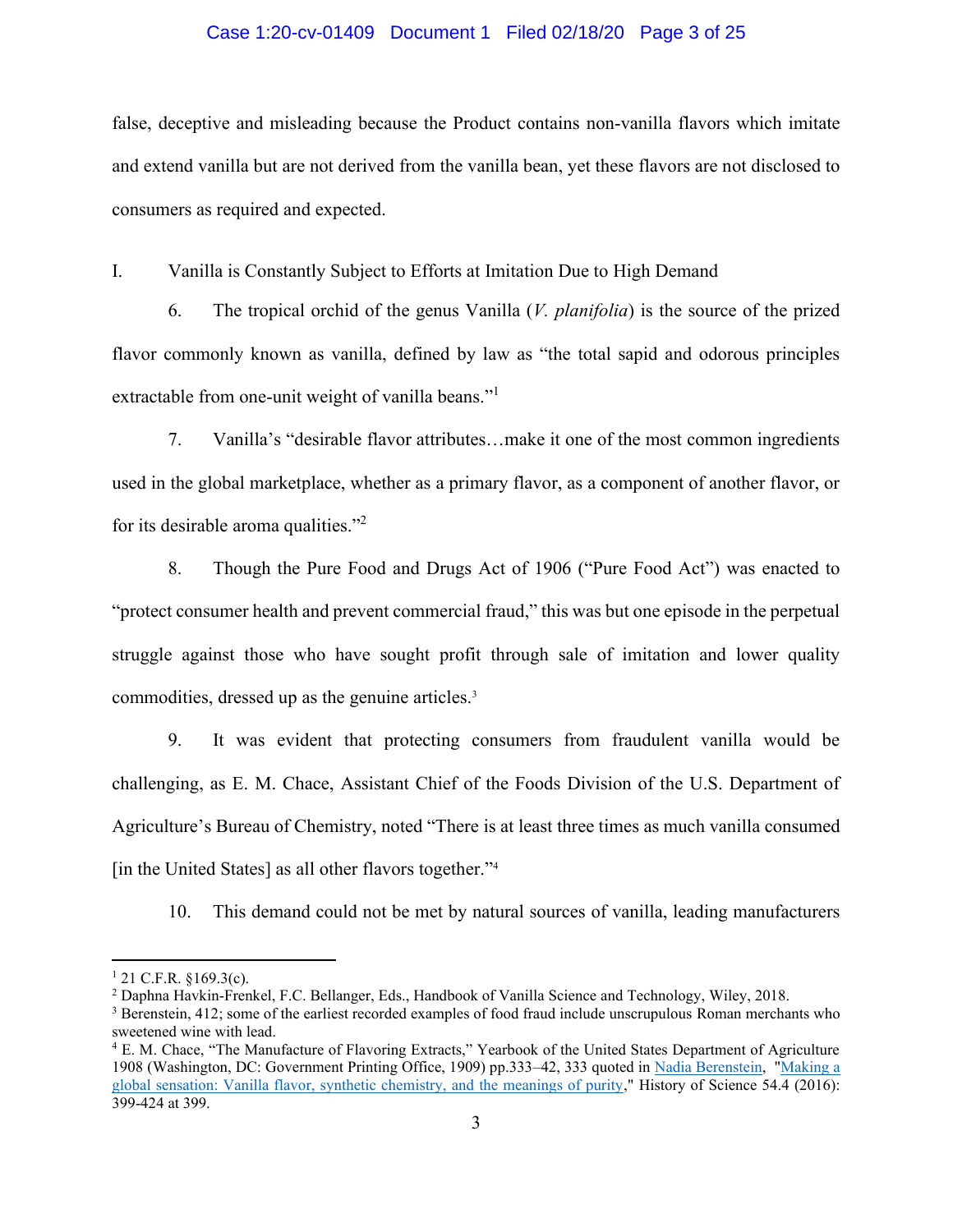## Case 1:20-cv-01409 Document 1 Filed 02/18/20 Page 4 of 25

to devise clever, deceptive and dangerous methods to imitate vanilla's flavor and appearance.

11. Today, headlines tell a story of a resurgent global threat of "food fraud" – from olive oil made from cottonseeds to the horsemeat scandal in the European Union.<sup>5</sup>

12. Though "food fraud" has no agreed-upon definition, its typologies encompass an ever-expanding, often overlapping range of techniques with one common goal: giving consumers less than what they bargained for.

A. Food Fraud as Applied to Vanilla

13. Vanilla is considered a "high-risk [for food fraud] product because of the multiple market impact factors such as natural disasters in the source regions, unstable production, wide variability of quality and value of vanilla flavorings," second only to saffron in price.<sup>6</sup>

14. The efforts at imitating vanilla offers a lens to the types of food fraud regularly employed across the spectrum of valuable commodities in today's interconnected world.<sup>7</sup>

#### Type of Food Fraud Application to Vanilla

- $\triangleright$  Addition of markers specifically tested for instead of natural component of vanilla beans
- Manipulation of the carbon isotope ratios to produce synthetic vanillin with similar carbon isotope composition to natural vanilla
- ➢ Appearance of *more* and/or higher quality of • Ground vanilla beans and/or seeds to provide visual appeal as "specks" so consumer thinks the product contains real

<sup>&</sup>lt;sup>5</sup> Jenny Eagle, ['Today's complex, fragmented, global food supply chains have led to an increase in food fraud'](https://www.foodnavigator.com/Article/2019/02/20/Fragmented-global-supply-chains-have-led-to-an-increase-in-food-fraud), FoodNavigator.com, Feb. 20, 2019; M. Dourado et al., [Do we really know what's in our plate?](https://www.tandfonline.com/doi/abs/10.1080/07853890.2018.1562748). Annals of Medicine, 51(sup1), 179-179 (May 2019); Aline Wisniewski et al., ["How to tackle food fraud in official food control authorities](https://doi.org/10.1007/s00003-019-01228-2)  [in Germany.](https://doi.org/10.1007/s00003-019-01228-2)" Journal of Consumer Protection and Food Safety: 1-10. June 11, 2019.

<sup>&</sup>lt;sup>6</sup> Société Générale de Surveillance SA, ("SGS "), <u>[Authenticity Testing of Vanilla Flavors](https://www.sgs.com/en/events/2019/05/authenticity-testing-of-vanilla-flavors) – Alignment Between</u><br>Source Material, Claims and Regulation, May 2019.

<sup>&</sup>lt;sup>7</sup> Kathleen Wybourn, DNV GL, [Understanding Food Fraud and Mitigation Strategies,](https://www.ifsqn.com/fsf/Understanding%20Food%20Fraud.pdf) PowerPoint Presentation, Mar. 16, 2016.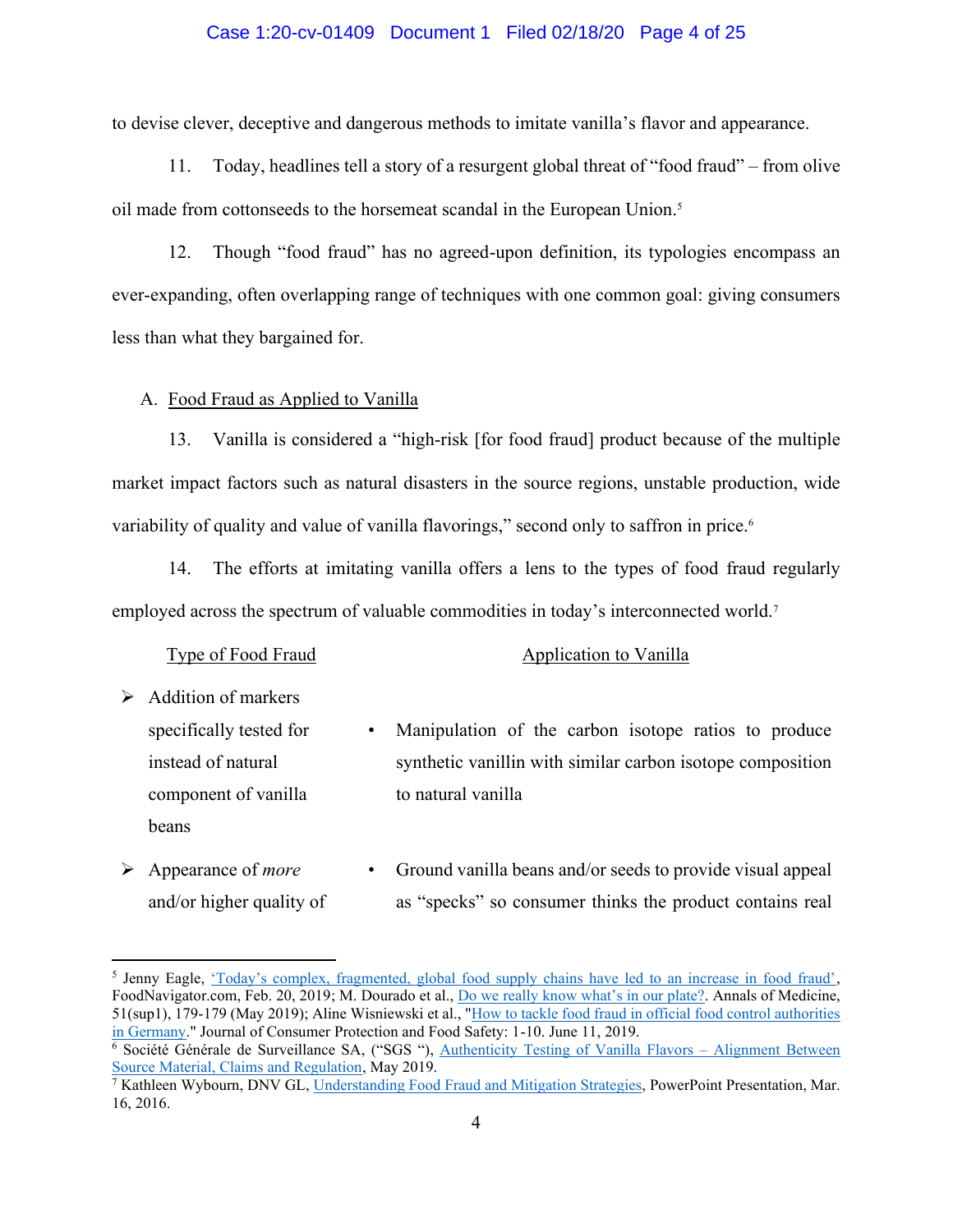## Case 1:20-cv-01409 Document 1 Filed 02/18/20 Page 5 of 25

the valued ingredient vanilla beans, when the ground beans have been exhausted of flavor

- Caramel to darken the color of an imitation vanilla so it more closely resembles the hue of real vanilla $\delta$
- Annatto and turmeric extracts in dairy products purporting to be flavored with vanilla, which causes the color to better resemble the hue of rich, yellow butter
- Tonka beans, though similar in appearance to vanilla beans, are banned from entry to the United States due to fraudulent use
- Coumarin, a toxic phytochemical found in Tonka beans, added to imitation vanillas to increase vanilla flavor perception
- Synthetically produced ethyl vanillin, from recycled paper, tree bark or coal tar, to imitate taste of real vanilla
	- "to mix flavor materials together at a special ratio in which they [sic] compliment each other to give the desirable aroma and taste"<sup>9</sup>
	- Combination with flavoring substances such as propenyl guaethol ("Vanitrope"), a "flavoring agent [, also] unconnected to vanilla beans or vanillin, but unmistakably producing the sensation of vanilla"<sup>10</sup>
- ➢ Substitution and replacement of a high quality ingredient with alternate ingredient of lower quality
- $\triangleright$  Addition of less expensive substitute ingredient to mimic flavor of more valuable component
- $\triangleright$  Compounding, Diluting, Extending

<sup>&</sup>lt;sup>8</sup> Renée Johnson, "[Food fraud and economically motivated adulteration of food and food ingredients.](https://fas.org/sgp/crs/misc/R43358.pdf)" Congressional Research Service R43358, January 10, 2014.

<sup>&</sup>lt;sup>9</sup> Chee-Teck Tan, ["Physical Chemistry in Flavor Products Preparation: An Overview"](https://pubs.acs.org/doi/abs/10.1021/bk-1995-0610.ch001) in Flavor Technology, ACS Symposium Series, Vol. 610 1995. 1-17.

<sup>&</sup>lt;sup>10</sup> Berenstein, 423.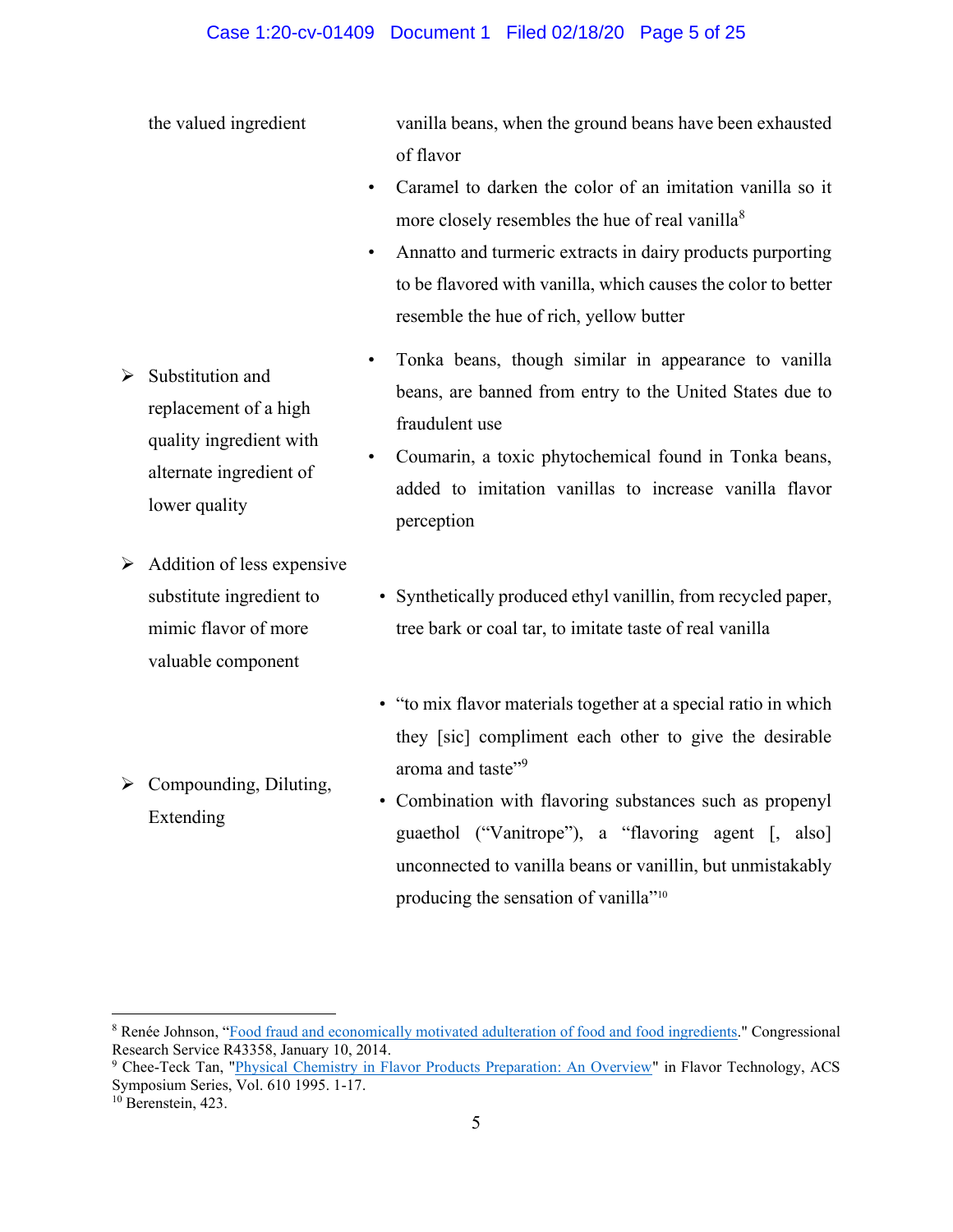- $\triangleright$  Addition of fillers to give the impression there is more of the product than there actually is
- "Spiking" or "fortification" of vanilla through addition of natural and artificial flavors including vanillin, which simulates vanilla taste but obtained from tree bark
- Injection of vanilla beans with mercury, a poisonous substance, to raise the weight of vanilla beans, alleged in *International Flavors and Fragrances (IFF), Inc. v. Day Pitney LLP and Robert G. Rose,* 2005, Docket Number L-4486-09, Superior Court of New Jersey, Middlesex County
- Subtle, yet deliberate misidentification and obfuscation of a product's components and qualities as they appear on the ingredient list
	- o "ground vanilla beans" gives impression it describes unexhausted vanilla beans when actually it is devoid of flavor and used for aesthetics
	- o "natural vanilla flavorings" "-ing" as suffix referring to something *like* that which is described
- $\triangleright$  Ingredient List Deception<sup>11</sup> o "Vanilla With Other Natural Flavors" – implying – wrongly – such a product has a sufficient amount of vanilla to characterize the food
	- o "Natural Flavors" containing "natural vanillin" derived not from vanilla beans but from tree pulp. When paired with real vanilla, vanillin is required to be declared as an artificial flavor
	- o "Non-Characterizing" flavors which are not identical to vanilla, but that extend vanilla
	- 15. The "plasticity of legal reasoning" with respect to food fraud epitomize what H.

 $<sup>11</sup>$  Recent example of this would be "evaporated cane juice" as a more healthful sounding term to consumers to identify</sup> sugar.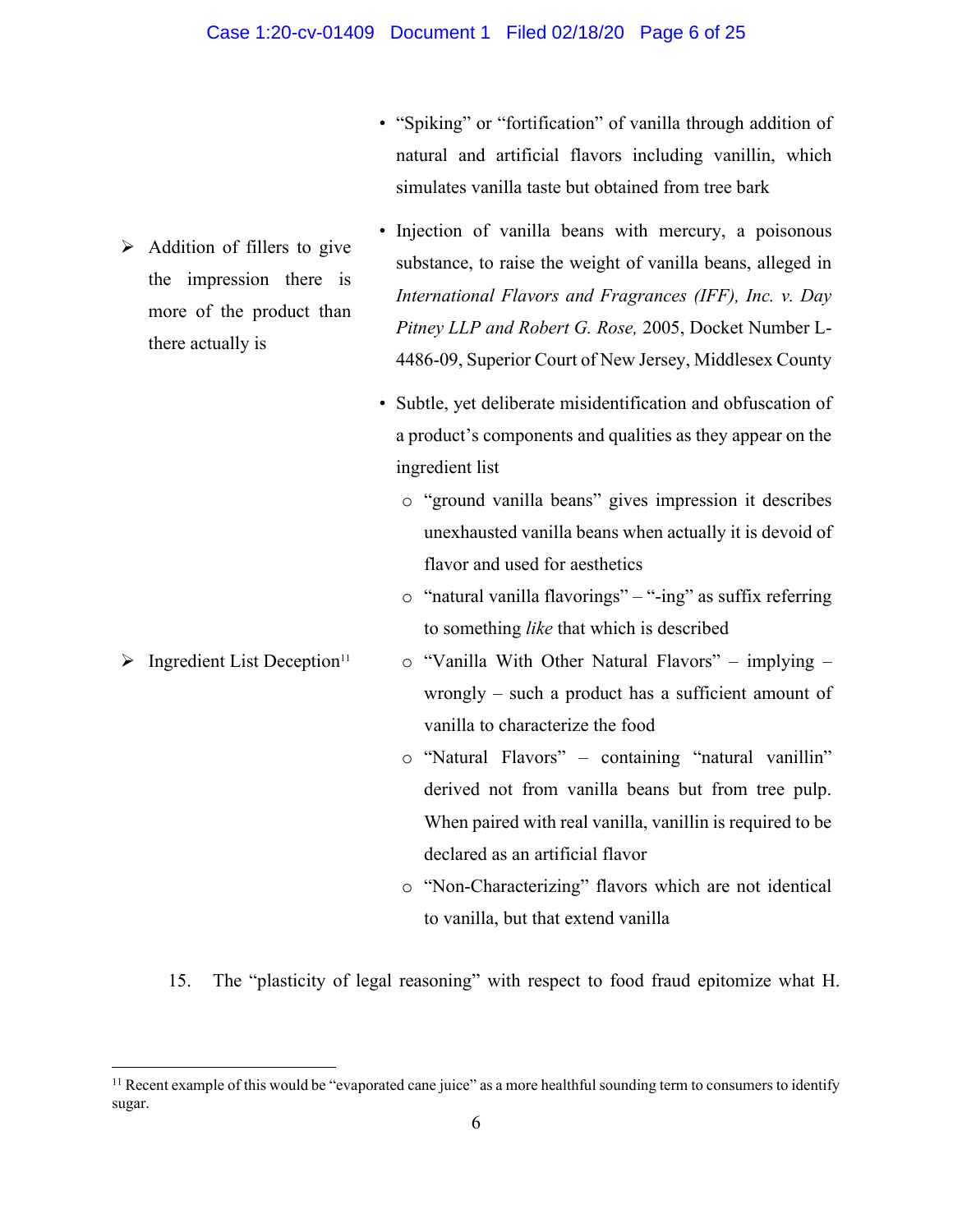Mansfield Robinson and Cecil H. Cribb noted in 1895 in the context of Victorian England:

the most striking feature of the latter‐day sophisticator of foods is his knowledge of the law and his skill in evading it. If a legal limit on strength or quality be fixed for any substance (as in the case of spirits), he carefully brings his goods right down to it, and perhaps just so little below that no magistrate would convict him.

*The law and chemistry of food and drugs*. London: F.J. Rebman at p. 320.12

B. The Use of Vanillin to Simulate Vanilla

16. The most persistent challenger to the authenticity of real vanilla has been synthetic versions of its main flavor component, vanillin.

17. First synthesized from non-vanilla sources by German chemists in the mid-1800s, vanillin was the equivalent of steroids for vanilla flavor.

18. According to Skip Rosskam, a professor of vanilla at Penn State University and former head of the David Michael flavor house in Philadelphia, "one ounce of vanillin is equal to a full gallon of single-fold vanilla extract."<sup>13</sup>

19. Today, only 1-2% of vanillin in commercial use is vanillin obtained from the vanilla plant, which means that almost all vanillin has no connection to the vanilla bean.

20. Nevertheless, disclosure of this powerful ingredient has always been required where a product purports to be flavored with vanilla. *See* [Kansas State Board of Health, Bulletin, Vol. 7,](https://books.google.com/books?id=jzBKAQAAMAAJ&pg=PA168&dq=vanilla+compounded&hl=en&sa=X&ved=2ahUKEwidzd2_9vzkAhUlhuAKHb0VCzAQ6AEwAXoECAUQAg#v=onepage&q=vanilla%20compounded&f=false) 1911, p. 168 (cautioning consumers that flavor combinations such as "vanilla and vanillin…vanilla flavor compound," etc., are not "vanilla [extract] no matter what claims, explanations or formulas are given on the label.").

21. Since vanilla is the only flavor with its own standard of identity, its labeling is

 $12$  Cited in Sébastien Rioux, "Capitalist food production and the rise of legal adulteration: Regulating food standards [in 19th‐century Britain,](https://s3.amazonaws.com/academia.edu.documents/56477290/Rioux_2018_Capitalist_food_production_and_the_rise_of_legal_adulteration.pdf?response-content-disposition=inline%3B%20filename%3DCapitalist_food_production_and_the_rise.pdf&X-Amz-Algorithm=AWS4-HMAC-SHA256&X-Amz-Credential=AKIAIWOWYYGZ2Y53UL3A%2F20200127%2Fus-east-1%2Fs3%2Faws4_request&X-Amz-Date=20200127T041337Z&X-Amz-Expires=3600&X-Amz-SignedHeaders=host&X-Amz-Signature=b814986f3dd290431e3744fd68027645c7d9db194b55c537e5ab1d974c2b573c)" Journal of Agrarian Change 19.1 (2019) at p. 65 (64-81).

<sup>&</sup>lt;sup>13</sup> Katy Severson, *Imitation vs. Real Vanilla: Scientists Explain How Baking Affects Flavor*, Huffington Post, May 21, 2019.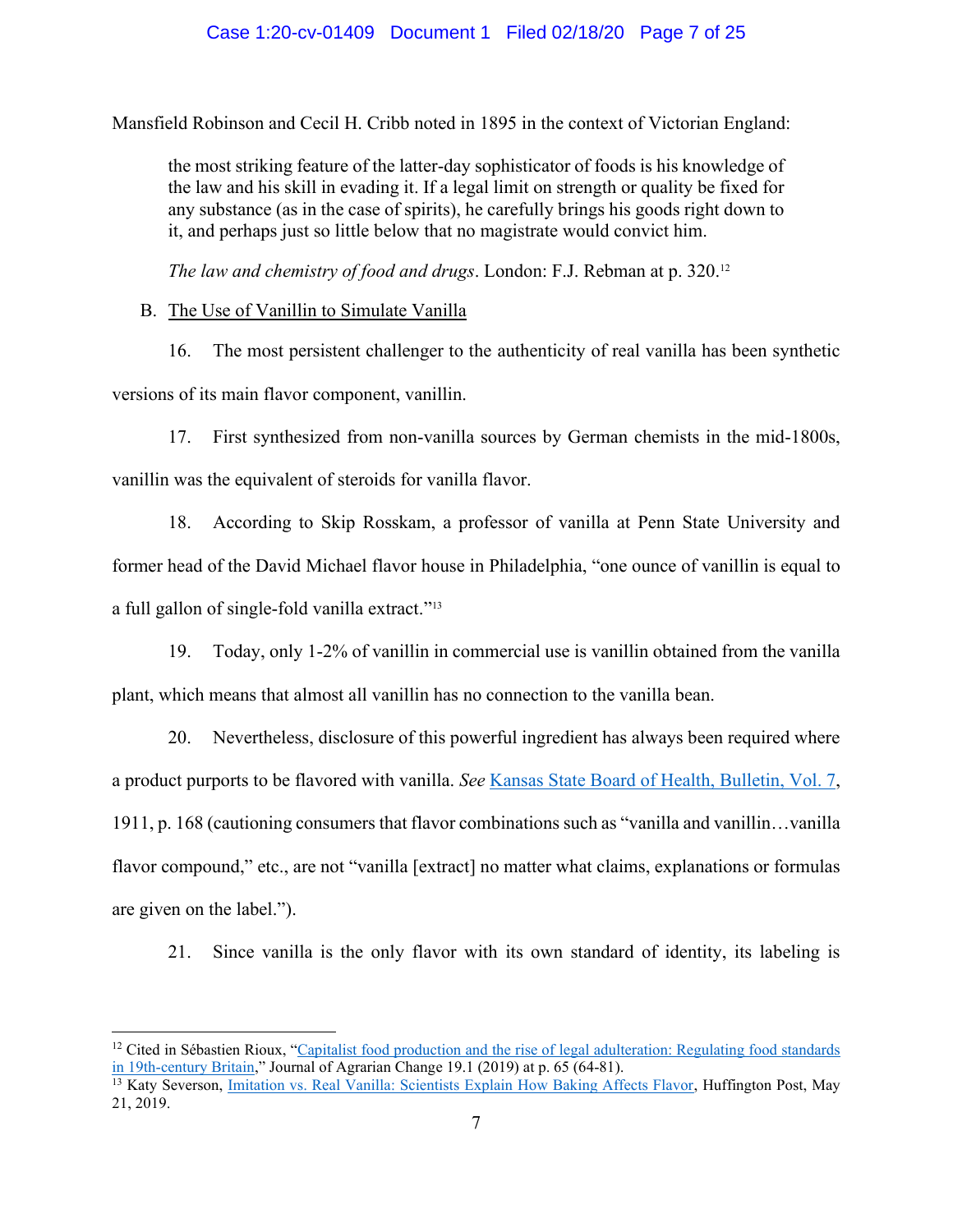## Case 1:20-cv-01409 Document 1 Filed 02/18/20 Page 8 of 25

controlled not by the general flavor regulations but by the standards for vanilla ingredients.

22. This means that if a product is represented as being characterized by vanilla yet contains non-vanilla vanillin, the label and packaging must declare vanillin an artificial flavor. *See*  Vanilla-vanillin extract at 21 C.F.R. § 169.180(b) ("The specified name of the food is 'Vanillavanillin extract -fold' or '-fold vanilla-vanillin extract', followed immediately by the statement 'contains vanillin, an artificial flavor (or flavoring)'."); *see also* 21 C.F.R. § 169.181(b), § 169.182(b) (Vanilla-vanillin flavoring and Vanilla-vanillin powder).

23. This prevents consumers from being misled by products which may taste similar to real vanilla and but for consumer protection requirements, would be sold at the price of real vanilla.

C. Production of "Natural Vanillins" Combined with "Natural Vanilla"

24. The past ten years have seen many vanillins purporting to be a "natural flavor" – derived from a natural source material which undergoes a natural production process.

25. However, "natural vanillin" is not a "natural vanilla flavor" because the raw material is not vanilla beans but ferulic acid and eugenol.

26. Ferulic acid can be converted to vanillin through a natural fermentation process which is cost prohibitive for almost all applications.

27. Vanillin from eugenol is easier to produce in a way claimed to be a "natural process."

28. However, because this process occurs without transparency or verification in China, regulators and consumers are not told the production method is more properly described as that of an artificial flavor, involving a chain of chemical reactions.

II. Flavor Industry's Efforts to Use Less Vanilla, Regardless of any Shortages

29. The "flavor industry" refers to the largest "flavor houses" such as Symrise AG, Firmenich, Givaudan, International Flavors and Fragrances (including David Michael), Frutarom

8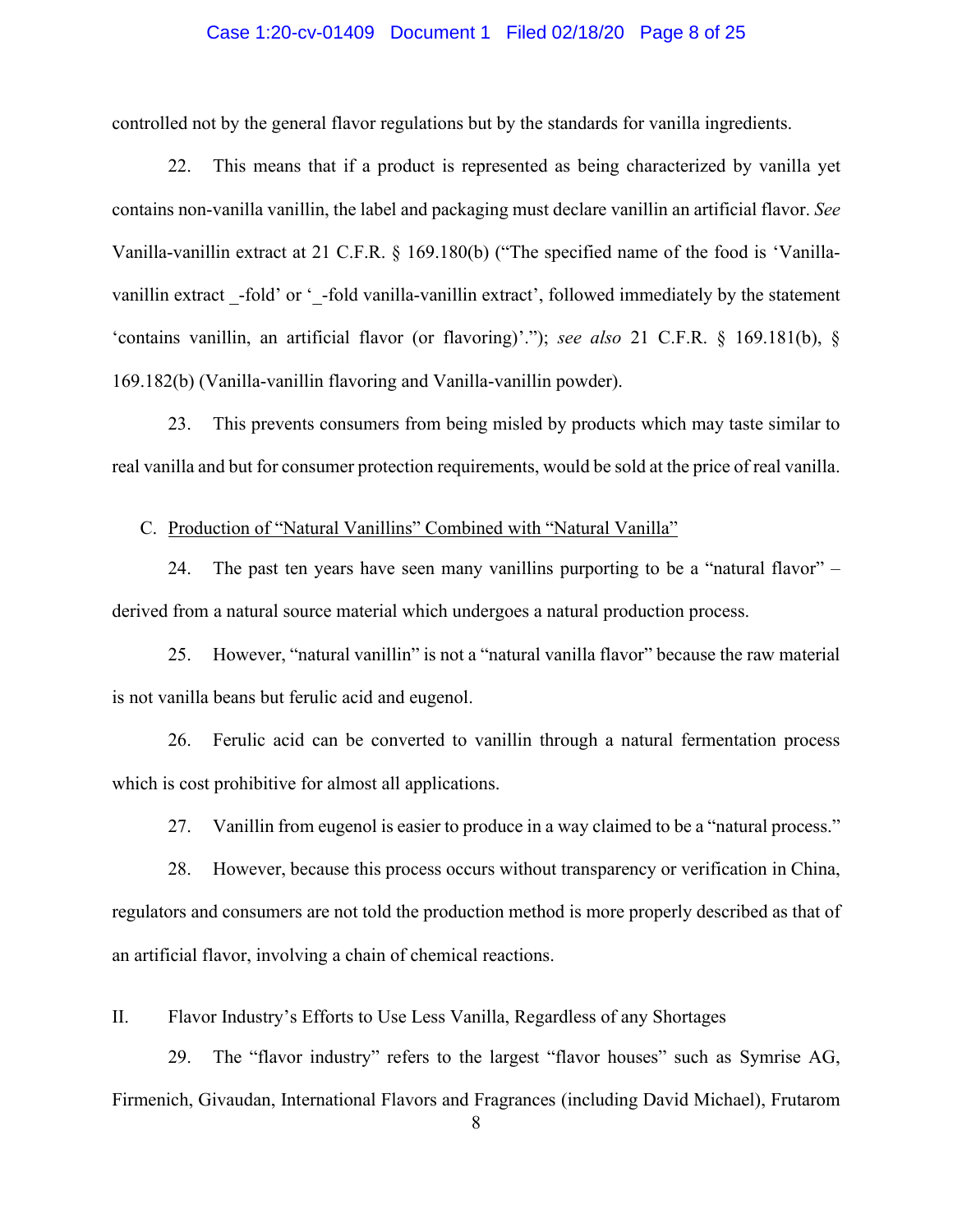## Case 1:20-cv-01409 Document 1 Filed 02/18/20 Page 9 of 25

and Takasago International along with the largest food manufacturing companies such as Unilever.

30. The recent global shortage of vanilla beans has provided the flavor industry another opportunity to "innovate[ing] natural vanilla solutions…to protect our existing customers."<sup>14</sup>

31. Their "customers" do not include the impoverished vanilla farmers nor consumers, who are sold products labeled as "vanilla" for the same or higher prices than when those products contained *only* vanilla.

32. These efforts include (1) market disruption and manipulation and (2) the development of alternatives to vanilla which completely or partially replace vanilla.

A. Flavor Industry's Attempt to Disrupt Supply of Vanilla to Create a "Permanent Shortage"

33. The flavor industry has developed schemes such as the "Sustainable Vanilla Initiative" and "Rainforest Alliance Certified," to supposedly assure a significant supply of vanilla at stable, reasonable prices.

34. Contrary to their intention, these programs make vanilla less "sustainable" by paying farmers to destroy their vanilla and harvest palm oil under the pretense of "crop diversification."

35. There have also been allegations that these programs use child and/or slave labor.

36. Other tactics alleged to be utilized by these companies include "phantom bidding," where saboteurs claim they will pay a higher price to small producers, only to leave the farmers in the lurch, forced to sell at bottom dollar to remaining bidders.15

37. The reasons for these counterintuitive actions is because they benefit from high vanilla prices and the use of less real vanilla.

38. When less vanilla is available, companies must purchase the higher margin,

<sup>&</sup>lt;sup>14</sup> Amanda Del Buouno, *Ingredient Spotlight*, Beverage Industry, Oct. 3, 2016.

<sup>15</sup> Monte Reel, [The Volatile Economics of Natural Vanilla in Madagascar,](https://www.bloomberg.com/features/2019-economics-of-vanilla-markets-madagascar/) Bloomberg.com, Dec. 16, 2019.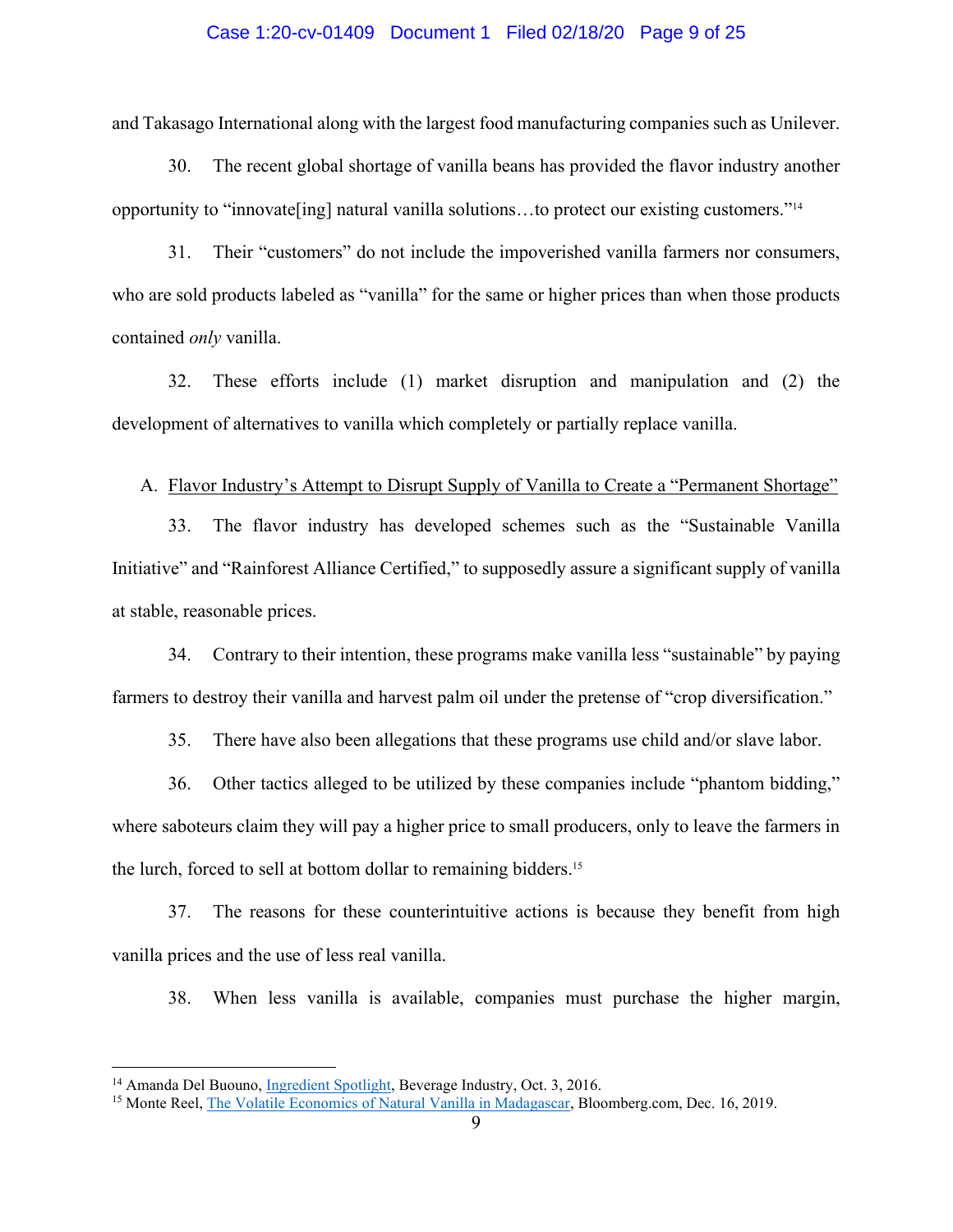## Case 1:20-cv-01409 Document 1 Filed 02/18/20 Page 10 of 25

proprietary, "vanilla-like" flavorings made with advanced technology and synthetic biology.

## B. Use of Vanilla WONF Ingredients to Replace and Provide Less Vanilla

39. Though flavor companies will not admit their desire to move off real vanilla, this conclusion is consistent with the comments of industry executives.

40. According to Suzanne Johnson, vice president or research at a North Carolina laboratory, "Many companies are trying to switch to natural vanilla with other natural flavors [WONF] in order to keep a high-quality taste at a lower price," known as "Vanilla WONF."

41. The head of "taste solutions" at Irish conglomerate Kerry urged flavor manufacturers to "[G]et creative" and "build a compounded vanilla flavor with other natural flavors."

42. A compounded vanilla flavor "that matches the taste of pure vanilla natural extracts" can supposedly "provide the same vanilla taste expectation while requiring a smaller quantity of vanilla beans. The result is a greater consistency in pricing, availability and quality."<sup>16</sup>

43. These compounded flavors exist in a "black box" with "as many as 100 or more flavor ingredients," including potentiators and enhancers, like maltol and piperonal, blended together to enhance the vanilla, allowing the use of less vanilla to achieve the intended taste.17

44. The effort to replace vanilla with so-called Vanilla WONF started in the late 1960s, but the last 10 years have seen the proliferation of this ingredient.

#### C. Decline of Industry Self-Governance

45. That high level executives in the flavor industry are willing to boast of their

<sup>&</sup>lt;sup>16</sup> Donna Berry, [Understanding the limitations of natural flavors,](https://www.bakingbusiness.com/articles/45497-understanding-the-limitations-of-natural-flavors) BakingBusiness.com, Jan. 16, 2018.

<sup>17</sup> Hallagan and Drake, FEMA GRAS and U.S. Regulatory Authority: U.S. Flavor and Food Labeling Implications, Perfumer & Flavorist, Oct. 25, 2018; Charles Zapsalis et al., *Food chemistry and nutritional biochemistry*. Wiley, 1985, p. 611 (describing the flavor industry's goal to develop vanilla compound flavors "That *Seem*[s] to be Authentic or at Least Derived from a Natural Source") (emphasis added).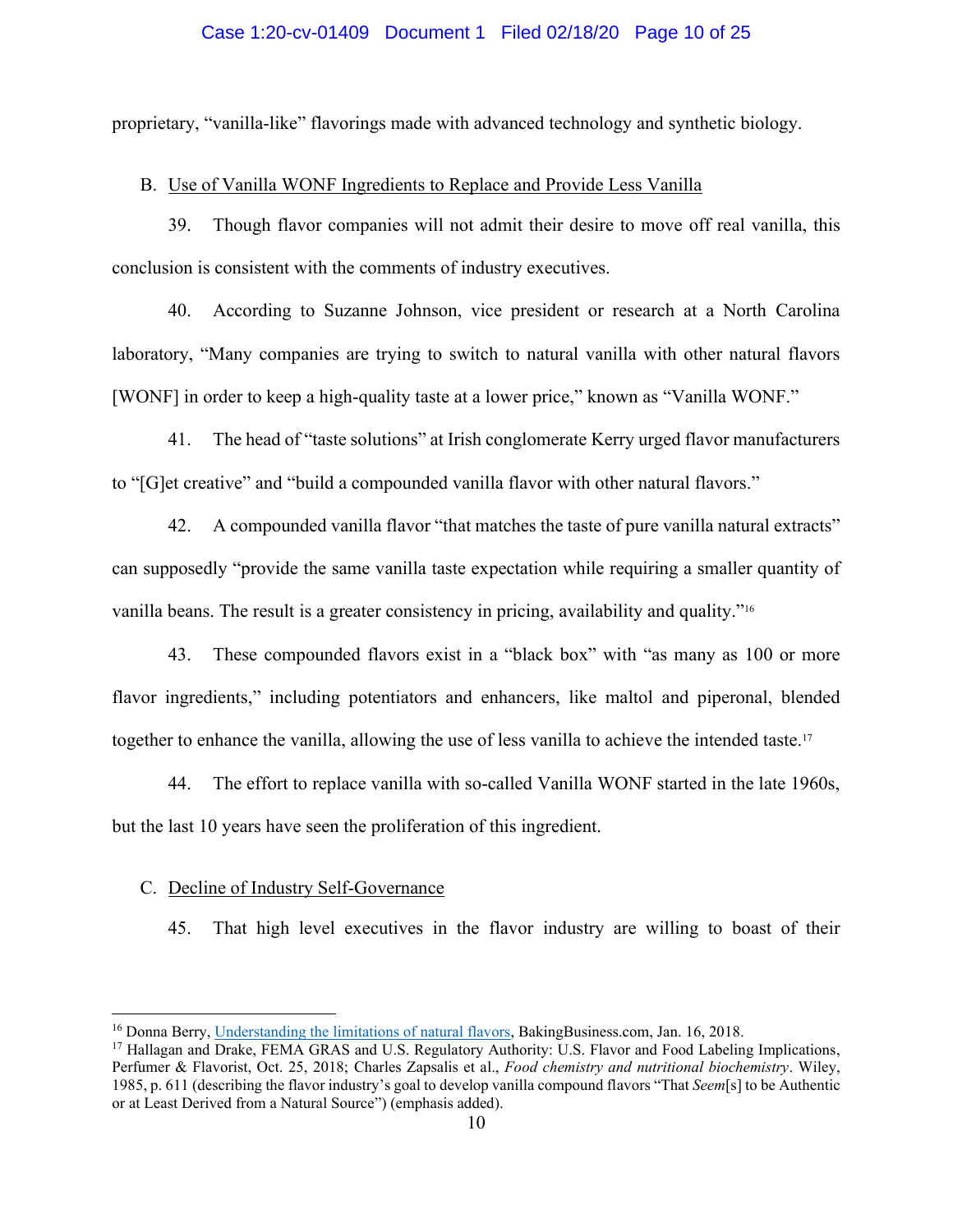## Case 1:20-cv-01409 Document 1 Filed 02/18/20 Page 11 of 25

stratagems to give consumers less vanilla for the same or greater price is not unexpected.

46. The once powerful and respected trade group, The Flavor and Extract Manufacturers Association ("FEMA"), abandoned its "self-policing" of misleading vanilla labeling claims and disbanding its Vanilla Committee.

47. FEMA previously opposed industry efforts to deceive consumers, but cast the public to the curb in pursuit of membership dues from its largest members, such as Unilever.

III. Designating Flavors and Ingredients in Products Represented as "Vanilla"

## A. Front Label Designation of Flavors

48. Where a food makes any representations as to its primary flavor, it must be designated in a way which is truthful and not misleading based on various factors.

49. These include (1) the presence of "natural flavor" and/or "artificial flavor," (2) whether the natural and artificial flavor simulates, resembles or reinforces the characterizing flavor, (3) whether the natural flavor is obtained from the food ingredient represented as the characterizing flavor – i.e., does the peach flavor come from real peaches or is it synthesized from apricots? and (4) the relative amounts of the different flavor types. *See* 21 C.F.R. § 101.22(i)(1)(i)-  $(iii)$ , 21 C.F.R. § 101.22 $(i)(2)$ .

50. "Natural flavor" refers to "the essential oil, oleoresin, essence or extractive…which contains the flavoring constituents" from a natural source such as plant material and can refer to combinations of natural flavors. *See* 21 C.F.R. § 101.22(a)(3).

51. "Artificial flavor" is any substance whose function is to impart flavor that is not derived from a natural source. *See* 21 C.F.R. § 101.22(a)(1).

52. A product labeled "Vanilla " " gives the impression that all the flavor (taste sensation and ingredient imparting same) in the product is contributed by the characterizing food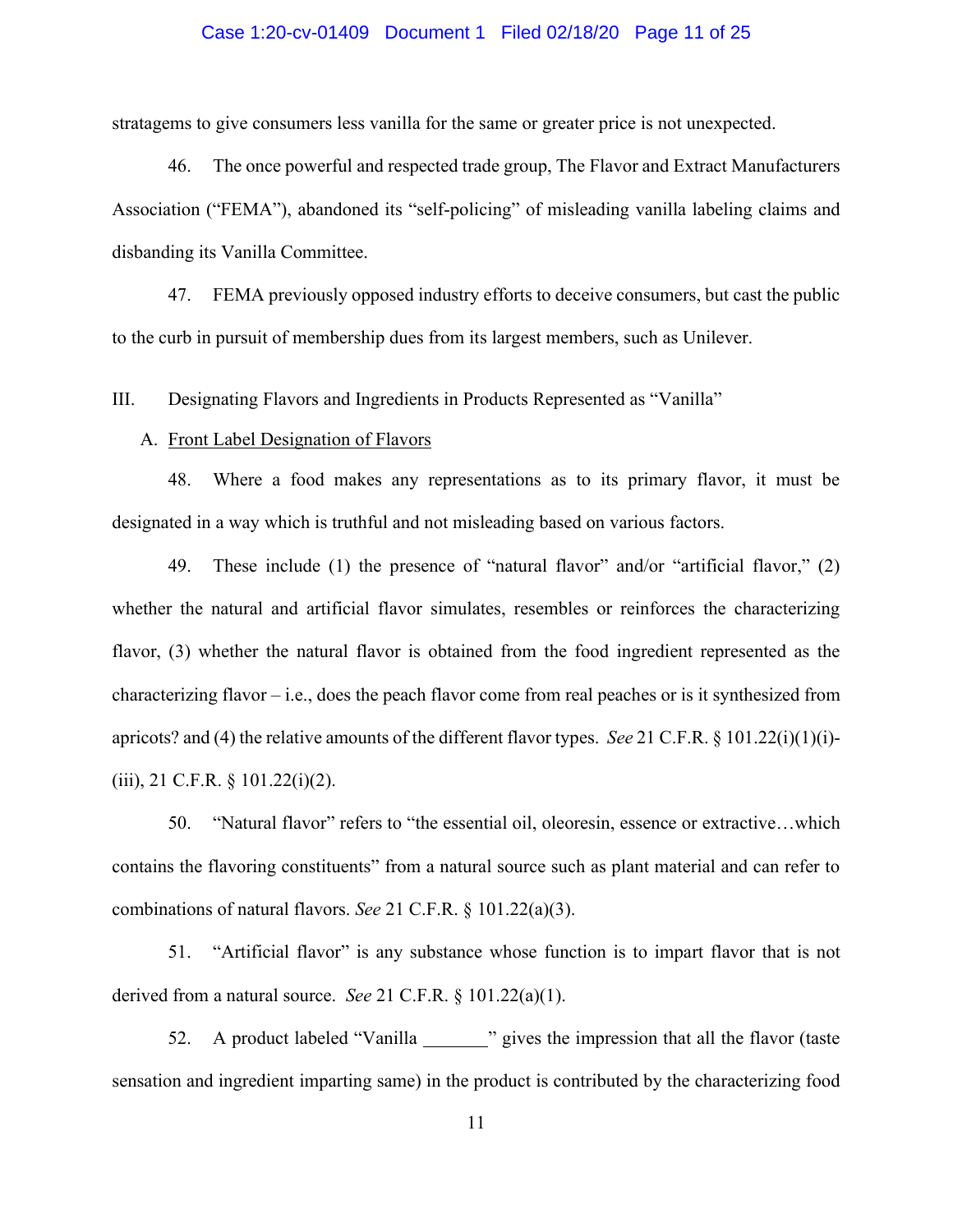## Case 1:20-cv-01409 Document 1 Filed 02/18/20 Page 12 of 25

ingredient of vanilla beans. *See* 21 C.F.R. § 101.22(i)(1) (describing a food which contains no simulating artificial flavor and not subject to 21 C.F.R.  $\S$  101.22(i)(1)(i)-(iii)).

53. The absence of the term "flavored" where a food is labeled "Vanilla" gives consumers the impression the food contains a sufficient vanilla to characterize the food.

54. If a product contains an "amount of characterizing ingredient [vanilla] insufficient to independently characterize the food," it would be required to be labeled as "Vanilla flavored  $\blacksquare$  " or "natural vanilla flavored  $\blacksquare$  ." *See* 21 C.F.R. § 101.22(i)(1)(i).

55. Where a product contains a "characterizing flavor from the product whose flavor is simulated and other natural flavor which simulates, resembles or reinforces the characterizing flavor," the front label would be required to state "with other natural flavor." *See* 21 C.F.R. § 101.22(i)(1)(iii) ("the food shall be labeled in accordance with the introductory text and paragraph  $(i)(1)(i)$  of this section and the name of the food shall be immediately followed by the words "with" other natural flavor"").

56. If the amount of the characterizing flavor is sufficient to independently characterize the food, the front label would state "[Name of Characterizing Flavor] With Other Natural Flavor." *See* 21 C.F.R. § 101.22(i)(1)(iii); *see also* 21 C.F.R. § 101.22(i)(1) ("introductory text" describing scenario where food contains "no artificial flavor which simulates, resembles or reinforces the characterizing flavor," and none of the sub-paragraphs of 21 C.F.R.  $\S$  101.22(i)(1) apply).

57. If the amount of the characterizing flavor is insufficient to independently characterize the food, the front label would be required to state "[Name of Characterizing Flavor] Flavored With Other Natural Flavor." *See* 21 C.F.R. § 101.22(i)(1)(iii) referring to "paragraph (i)(1)(i) of this section," 21 C.F.R.  $\S$  101.22(i)(1)(i).

# B. Listing Vanilla or Vanilla Combination on Ingredient List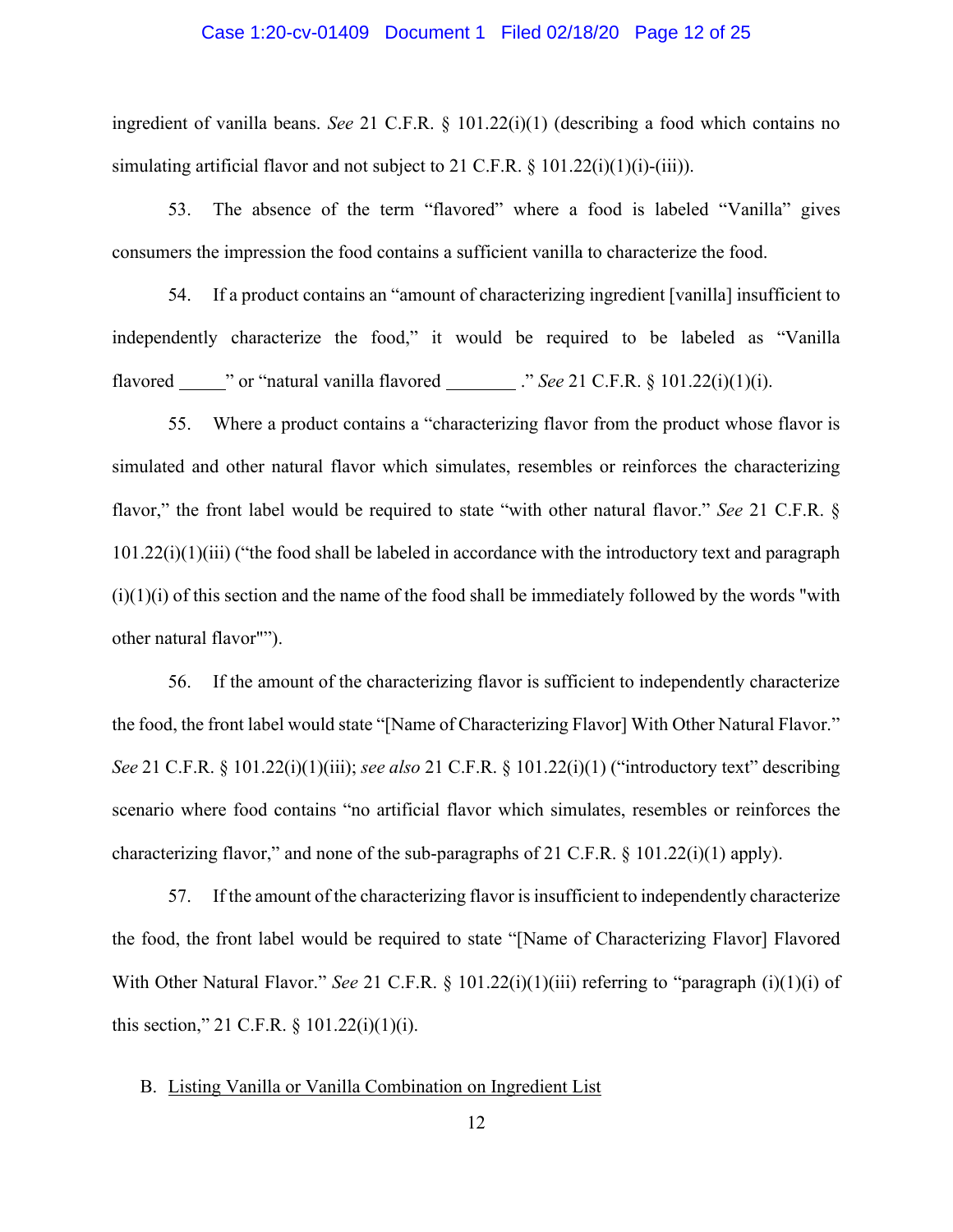## Case 1:20-cv-01409 Document 1 Filed 02/18/20 Page 13 of 25

58. Where an exclusively vanilla ingredient is used in a product, it is listed on the ingredient list by its common or usual name provided by its standard of identity. *See* 21 C.F.R. § 169.175(b)(1) ("The specified name of the food is 'Vanilla extract' or 'Extract of vanilla'."); *see also* 21 C.F.R. § 169.177(b) ("The specified name of the food is 'Vanilla flavoring.'").

59. Where vanilla is part of a flavor added to a food, it is labeled "natural flavor."

60. Where a product's front label indicates an unqualified "Vanilla," but the ingredient list contains a single flavoring ingredient of "Natural Flavor," it likely means that vanilla is part of this ingredient. *See* 21 C.F.R. § 101.22(h)(1) ("Spice, natural flavor, and artificial flavor may be declared as 'spice', 'natural flavor', or 'artificial flavor', or any combination thereof, as the case may be.").

IV. Types of Vanilla Flavoring Combinations

61. When vanilla is used in a product only represented as vanilla – as opposed to a mixture of vanilla and strawberry flavors – Three types of vanilla flavor combinations are mainly used in products labeled as vanilla.

62. Vanilla combination flavorings vary based on the food's other ingredients and the intended taste of the product.

63. Though the composition of these flavorings is never disclosed, independent testing of flavor samples reveals commonalities such as "natural vanillin," adjuvants and additives.

A. Misleading to use Vanilla WONF and Designate the Food "Vanilla"

64. Where the ingredient used is identified to the manufacturer (but not the consumer) as "vanilla with other natural flavors," it is required to be designated on the ingredient list as "natural flavor."

65. Where a product is only labeled as "vanilla" but made with vanilla WONF, it is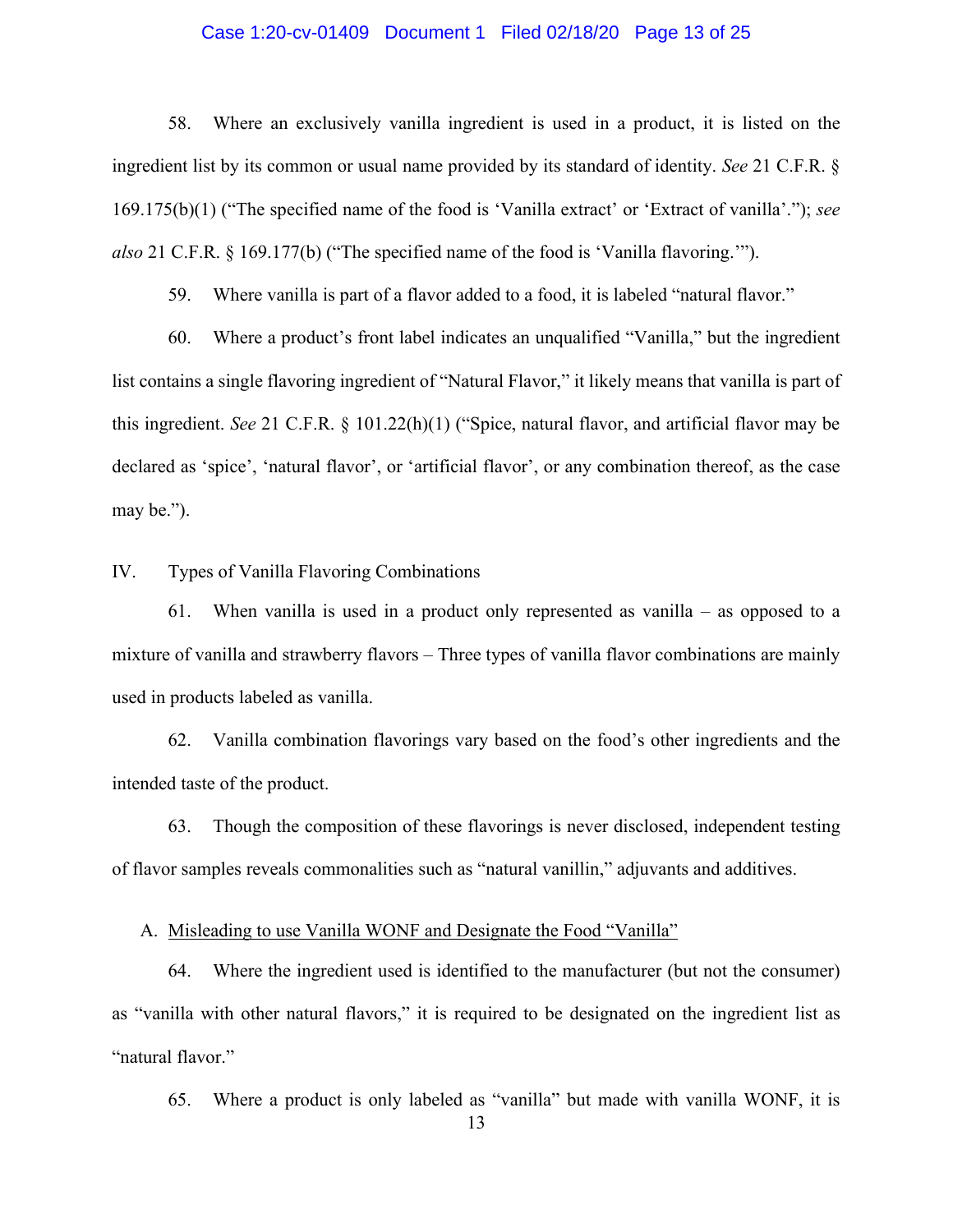## Case 1:20-cv-01409 Document 1 Filed 02/18/20 Page 14 of 25

misleading for several reasons.

66. First, use of a vanilla WONF triggers the requirement to inform consumers that the flavoring is not only from the named flavor (vanilla beans) but also from "other natural flavors" that "simulate[s], resemble[s] or reinforce[s] the characterizing flavor" of vanilla. *See* 21 C.F.R. §  $101.22(i)(1)(iii)$ .

67. Second, because the standardized vanilla ingredients – vanilla extract and vanilla flavoring "are expensive" and should be distinguished "from other similar products the general principles of 21 CFR 102.5 should apply." Exhibit A, Letter from FDA to Ernie Molina, Warner-Jenkinson Company of California, January 17, 1980.

68. If the vanilla WONF consisted of half vanilla and half non-vanilla natural flavors, the product name should state "contains 50% vanilla extract and 50% non-vanilla flavors." Exhibit A; 21 C.F.R. § 102.5(b) (requiring disclosure of the "percentage(s) of any characterizing ingredient(s) or component(s) [as part of the product name] when the proportion of such ingredient(s) or component(s) in the food has a material bearing on price or consumer acceptance or when the labeling or the appearance of the food may otherwise create an erroneous impression that such ingredient(s) or component(s) is present in an amount greater than is actually the case.")

69. Third, where a vanilla WONF contains "natural vanillin" as part of the "other natural flavors," the product's front label would be required to disclose it is naturally and artificially flavored.

70. This is because vanillin has always been considered artificial when used with real vanilla. *See* Vanilla-vanillin extract at 21 C.F.R. § 169.180(b) ("The specified name of the food is 'Vanilla-vanillin extract -fold' or '-fold vanilla-vanillin extract', followed immediately by the statement 'contains vanillin, an artificial flavor (or flavoring)'.").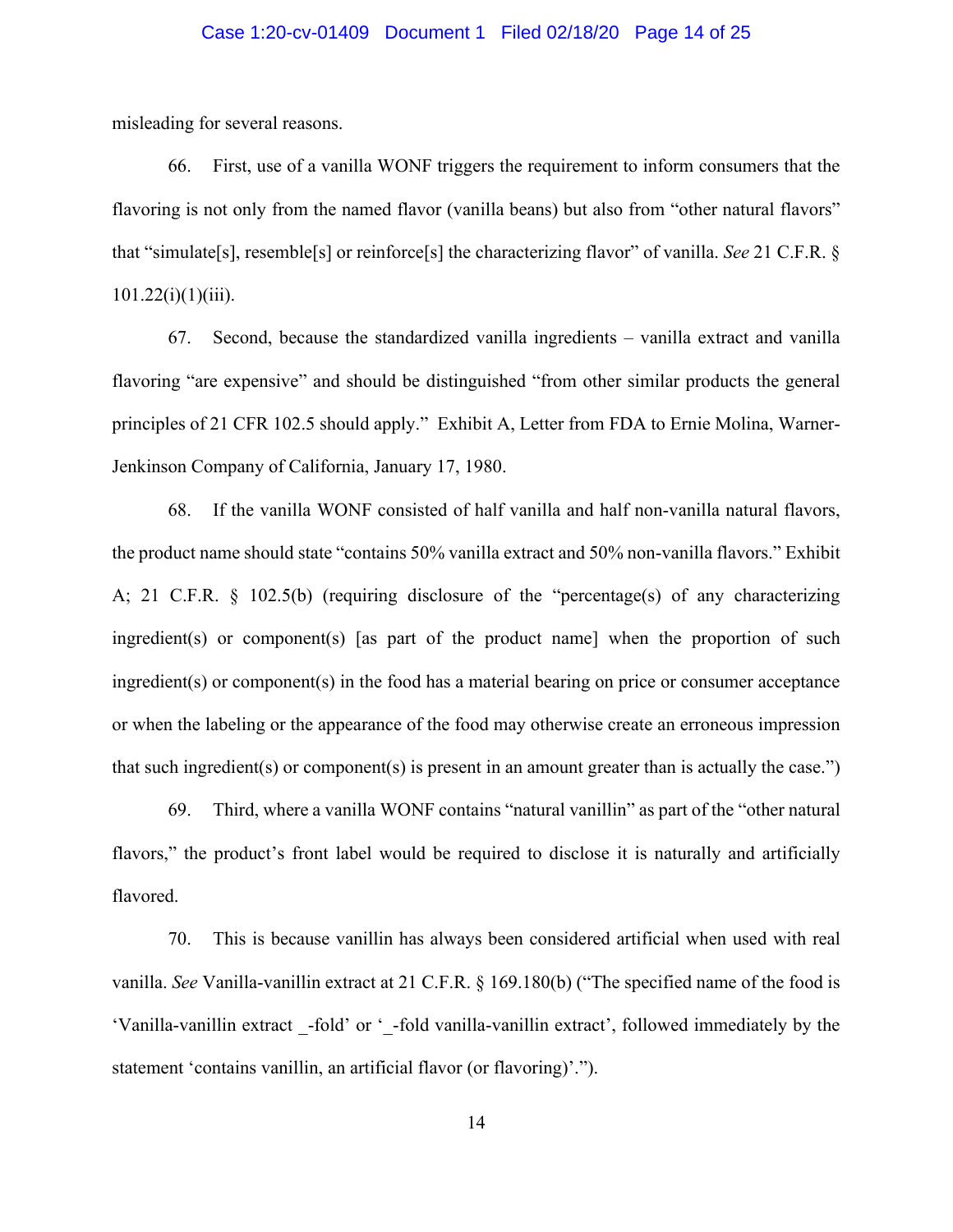## Case 1:20-cv-01409 Document 1 Filed 02/18/20 Page 15 of 25

## B. Misleading to Describe Non-Vanilla Flavors as "Non-Characterizing" or "Masking"

71. Some companies include supposedly "non-characterizing" flavors with vanilla to justify not disclosing anything other than vanilla on a product's front label.

72. According to this interpretation, the "other natural flavors" do not "simulate[s], resemble<sup>[s]</sup> or reinforce<sup>[s]</sup> the characterizing flavor" of vanilla, obviating the requirement to disclose their use on the front label.

73. The most deceptive implementation of this interpretation was the development of the *Vanguard* flavoring "system" in the late 1970s by David Michael & Co., Inc., currently part of International Flavors & Fragrances ("IFF").

74. Described as a "blend[s] of dozens of plant extractives, roots, and botanicals, all natural ingredients found on the GRAS list," this "flavorless" "natural flavor enhancer" "contain[ed] no vanilla, vanillin, ethyl vanillin, or any artificial flavor" but reduced the amount of real vanilla by up to half.

75. David Michael advised users of *Vanguard* the front label only had to declare "vanilla" while the ingredient list would state "vanilla extract [or flavor], natural flavor."

76. Companies know consumers value and will pay more for a product which contains high value ingredients they are familiar with, such as vanilla extract or vanilla flavoring.

77. The ubiquity of "natural flavor" – in almost every food and beverage available – is synonymous with a laboratory-created, mass produced, low value ingredient.

78. It is deceptive and misleading to avoid declaring non-vanilla flavors on a product's front label merely because they do not simulate, or are not chemically identical to, the characterizing flavor.

79. Use of this narrow criteria fails to recognize that the added flavors may resemble,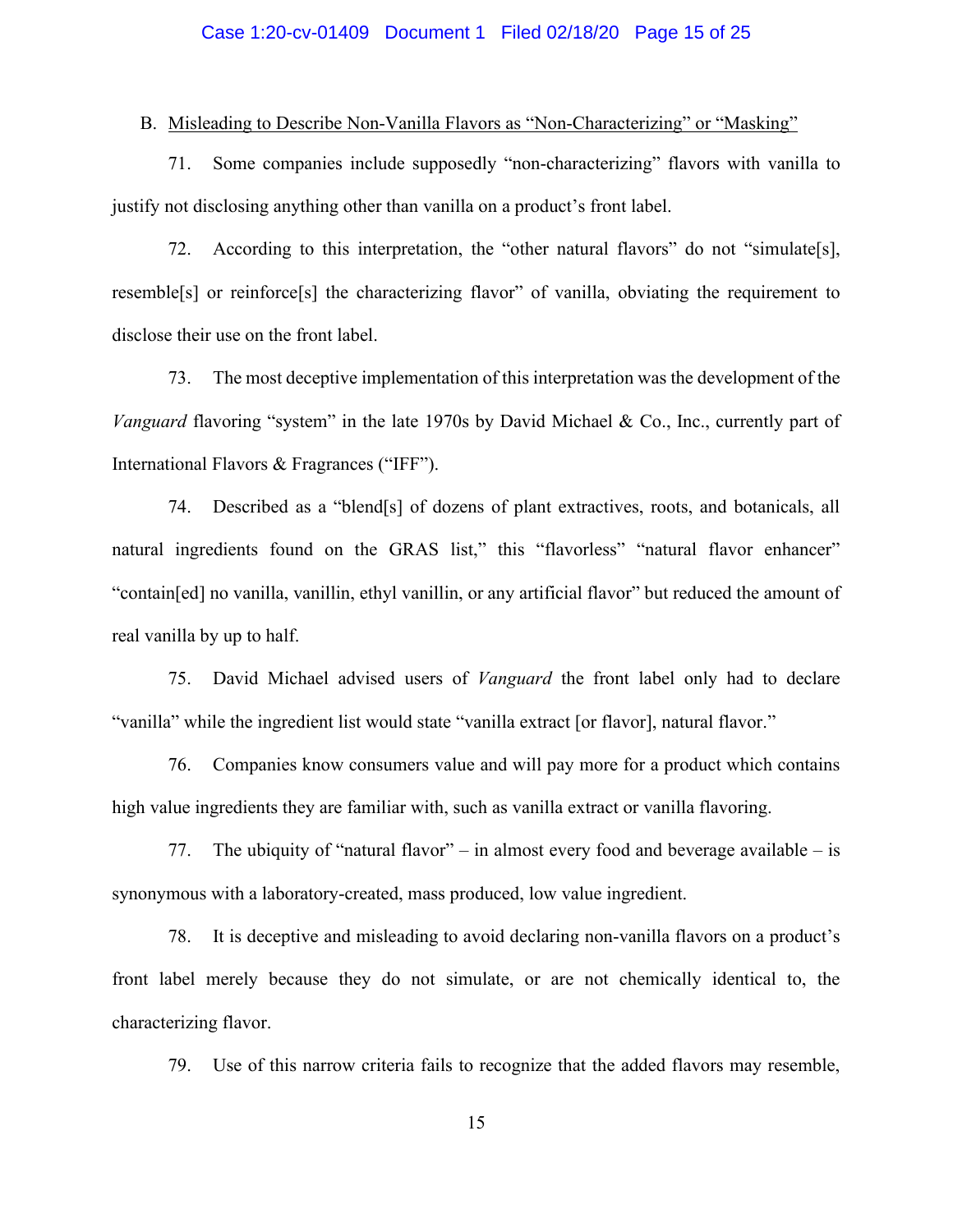## Case 1:20-cv-01409 Document 1 Filed 02/18/20 Page 16 of 25

reinforce and extend the characterizing vanilla flavor.

80. Though a non-vanilla natural flavor may not taste like vanilla, it allows the product to use less vanilla and achieve the same sensory effect.

81. These non-vanilla natural flavors include include piperonal, maltol and heliotropin, which potentiate, enhance and extend vanilla but do not taste identical to it.

82. The marketing materials for this type of ingredient system describes them aptly as "vanilla replacers."

83. In other situations, the non-vanilla natural flavors combined with vanilla may be deceptively described as (1) a "masking flavor" which blocks or limits a negative taste sensation caused by other ingredients or (2) "rounding out" harsher notes and ancillary off-flavors.

84. Masking flavors are claimed to work "in the background with the characterizing notes, elevating them to their true potential" and "subdu[ing] off flavors from other ingredients…allowing the characterizing flavor to shine."<sup>18</sup>

85. However, a non-vanilla "masking" flavor creates the impression the food contains more vanilla, requiring disclosure on the front label. *See* 21 C.F.R. § 101.22(i)(1)(iii) ("other natural flavor which simulates, resembles or reinforces the characterizing flavor").

V. Product Contains Non-Vanilla Flavor and Components Which Enhance, Resemble, Simulate and Extend Vanilla

86. The Product is required to be labeled consistent with the flavor regulations in 21 C.F.R. §101.22.

87. The front label statements and/or images of "Vanilla" are understood by consumers to identify a product where (1) vanilla is the characterizing flavor, (2) vanilla is contained in a

<sup>&</sup>lt;sup>18</sup> Donna Berry, *Modifying Flavor in Dairy Foods*, April 11, 2018, Food Business News.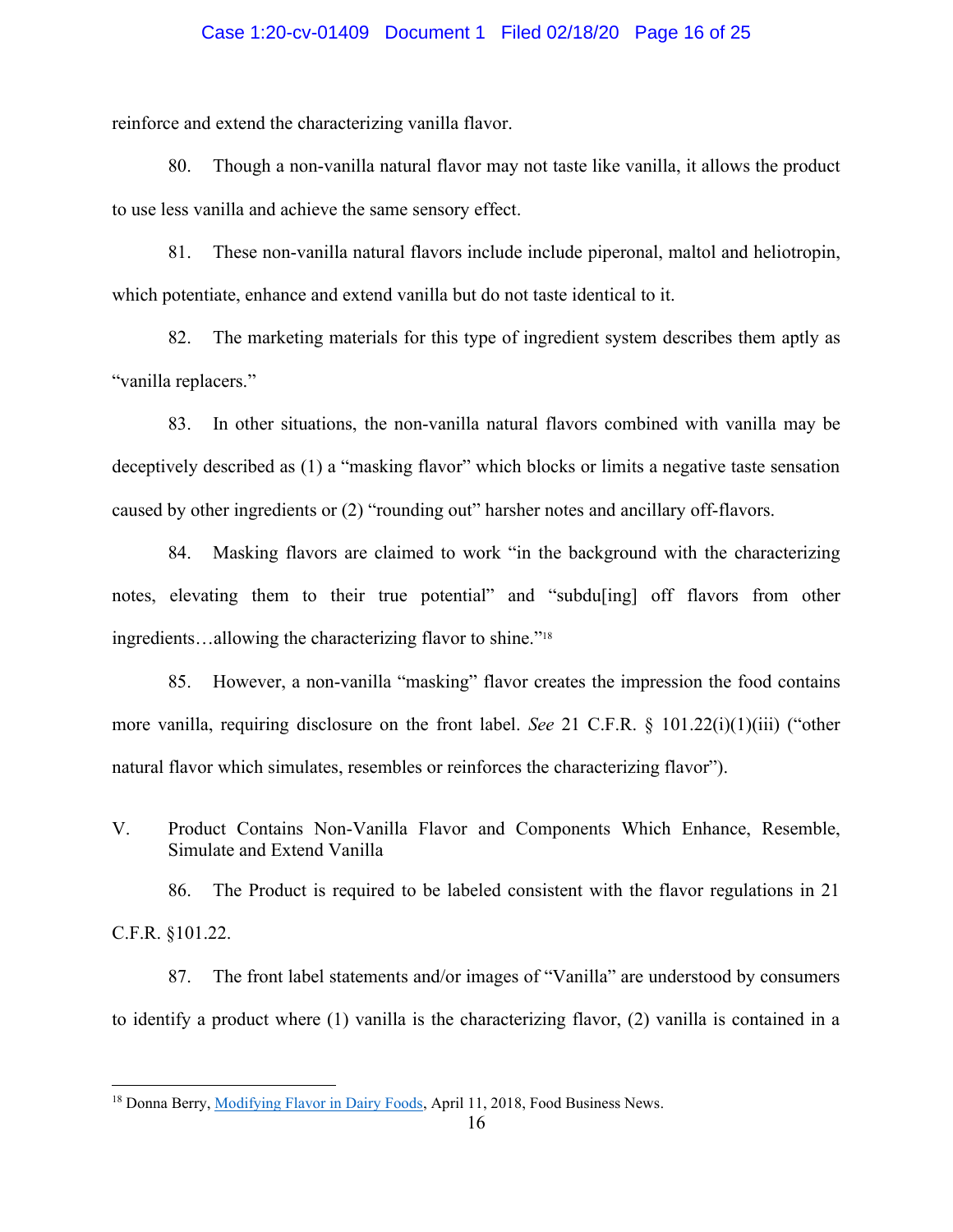## Case 1:20-cv-01409 Document 1 Filed 02/18/20 Page 17 of 25

sufficient amount to flavor the product, (3) the flavor is provided by an exclusively vanilla ingredient, (4) no other flavors simulate, resemble, reinforce, enhance or extend the flavoring from vanilla such that less real vanilla is needed and (5) vanilla is the exclusive source of flavor.

# A. Ingredient List Declaration of "Natural Flavor" Reveals Flavor is Not Exclusively Vanilla

88. The unqualified, prominent and conspicuous representation as "Vanilla" is false, deceptive and misleading because the Product contains flavoring other than vanilla, indicated by "Natural Flavors" on the ingredient list.



COFFEE (WATER, COFFEE), SKIM MILK, SUGAR, CREAM, GLUCOSE, NATURAL FLAVORS, TAURINE, NIACINAMIDE (VIT. B3), PYRIDOXINE HYDROCHLORIDE (VIT. B6).

89. The Product's front label flavor designation of "Vanilla" fails to disclose the presence of these non-vanilla flavorings, which is deceptive to consumers.

VI. Conclusion

90. Defendant's branding and packaging of the Products are designed to – and does –

deceive, mislead, and defraud consumers.

91. Defendant has sold more of the Products and at higher prices per unit than it would

have in the absence of this misconduct, resulting in additional profits at the expense of consumers.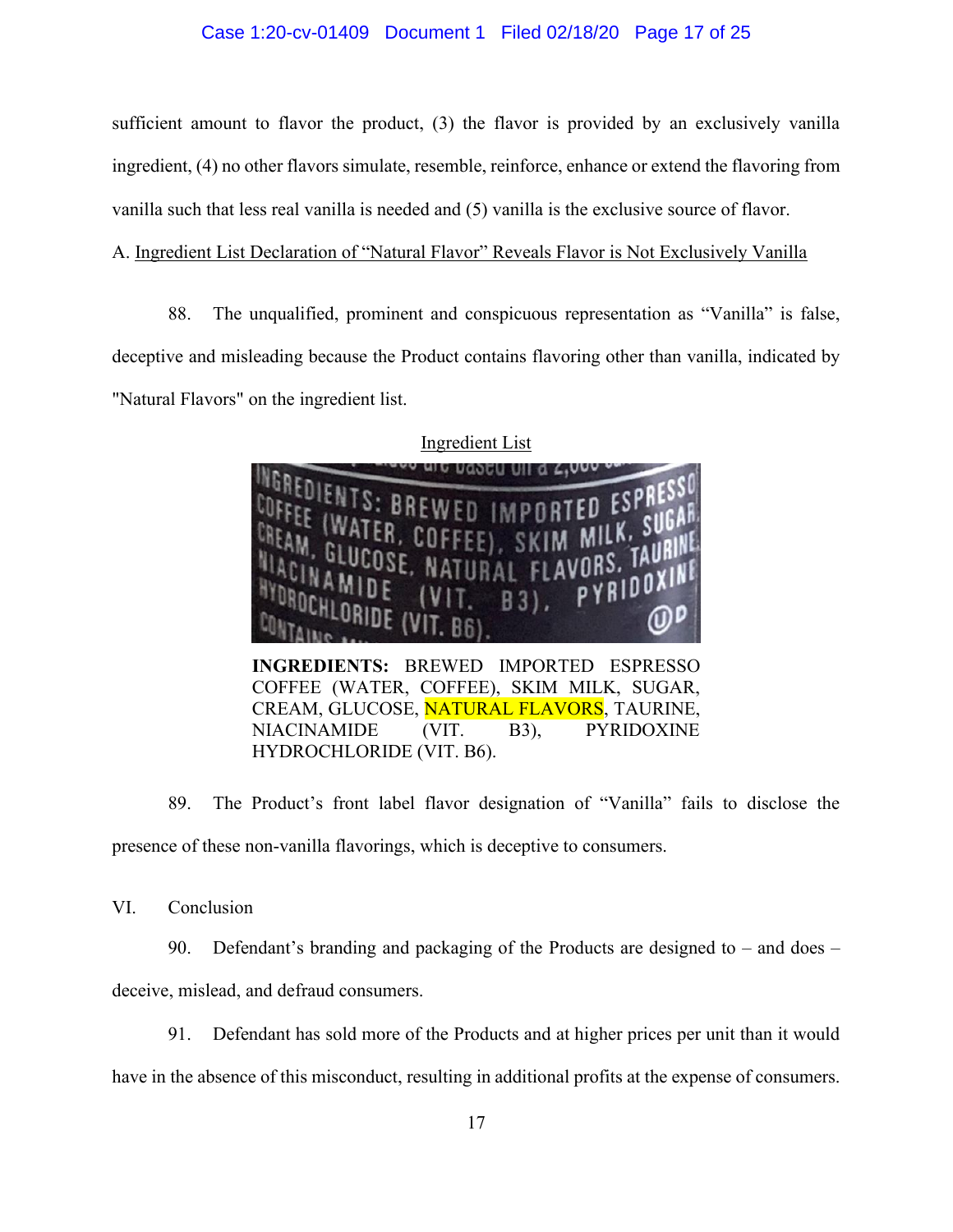## Case 1:20-cv-01409 Document 1 Filed 02/18/20 Page 18 of 25

92. The amount and proportion of the characterizing component, vanilla, has a material bearing on price or consumer acceptance of the Products because consumers are willing to pay more for such Products.

93. The value of the Product that plaintiff purchased and consumed was materially less than its value as represented by defendant.

94. Had plaintiff and class members known the truth, they would not have bought the Products or would have paid less for it.

95. The Product contains other representations which are misleading and deceptive.

96. As a result of the false and misleading labeling, the Product is sold at a premium price, approximately no less than \$3.89 per unit, excluding tax, compared to other similar products represented in a non-misleading way.

## Jurisdiction and Venue

97. Jurisdiction is proper pursuant to 28 U.S.C. § 1332(d)(2) (Class Action Fairness Act of 2005 or "CAFA").

98. Under CAFA, district courts have "original federal jurisdiction over class actions involving (1) an aggregate amount in controversy of at least \$5,000,000; and (2) minimal diversity[.]" *Gold v. New York Life Ins. Co.*, 730 F.3d 137, 141 (2d Cir. 2013).

99. Upon information and belief, the aggregate amount in controversy is more than \$5,000,000.00, exclusive of interests and costs.

100. Plaintiff is a citizen of New York.

101. Defendant is a Connecticut corporation with a principal place of business in Corona, Riverside County, California and is a citizen of California.

102. This court has personal jurisdiction over defendant because it conducts and transacts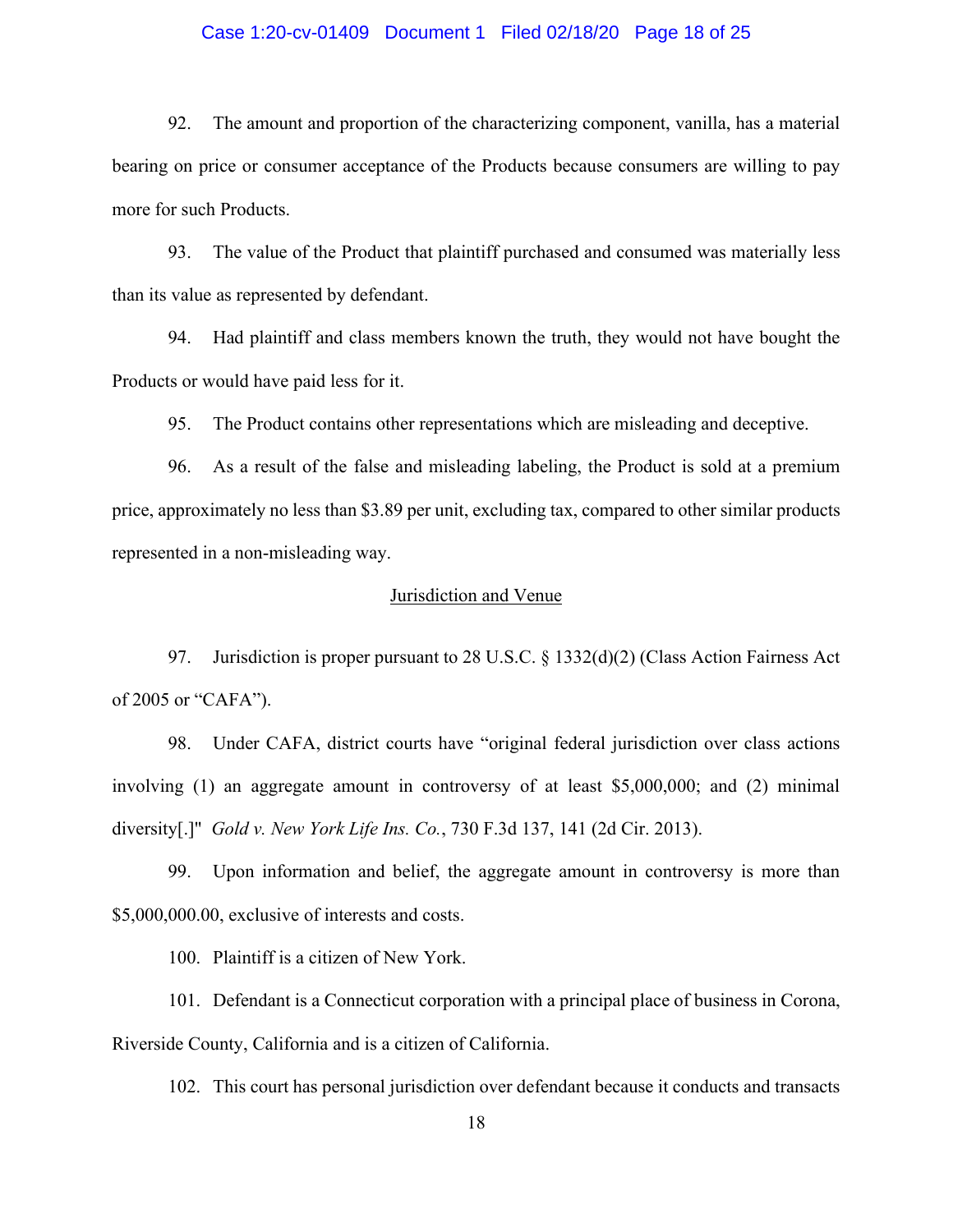## Case 1:20-cv-01409 Document 1 Filed 02/18/20 Page 19 of 25

business, contracts to provide and/or supply and provides and/or supplies services and/or goods within New York.

103. Venue is proper because plaintiff and many class members reside in this District and defendant does business in this District and State.

104. A substantial part of events and omissions giving rise to the claims occurred in this District.

#### Parties

105. Plaintiff is a citizen of New York, New York County, New York.

106. Defendant Monster Beverage Company is a Connecticut corporation with a principal place of business in Corona, California, Riverside County.

107. During the relevant statutes of limitations, plaintiff purchased the Product within this district and/or State for personal consumption in reliance on the representations.

# Class Allegations

108. The classes will consist of all purchasers of the Products in New York, the other 49 states and a nationwide class, during the applicable statutes of limitations.

109. Common questions of law or fact predominate and include whether defendant's representations were and are misleading and if plaintiff and class members are entitled to damages.

110. Plaintiff's claims and basis for relief are typical to other members because all were subjected to the same unfair and deceptive representations and actions.

111. Plaintiff is an adequate representative because his interests do not conflict with other members.

112. No individual inquiry is necessary since the focus is only on defendant's practices and the class is definable and ascertainable.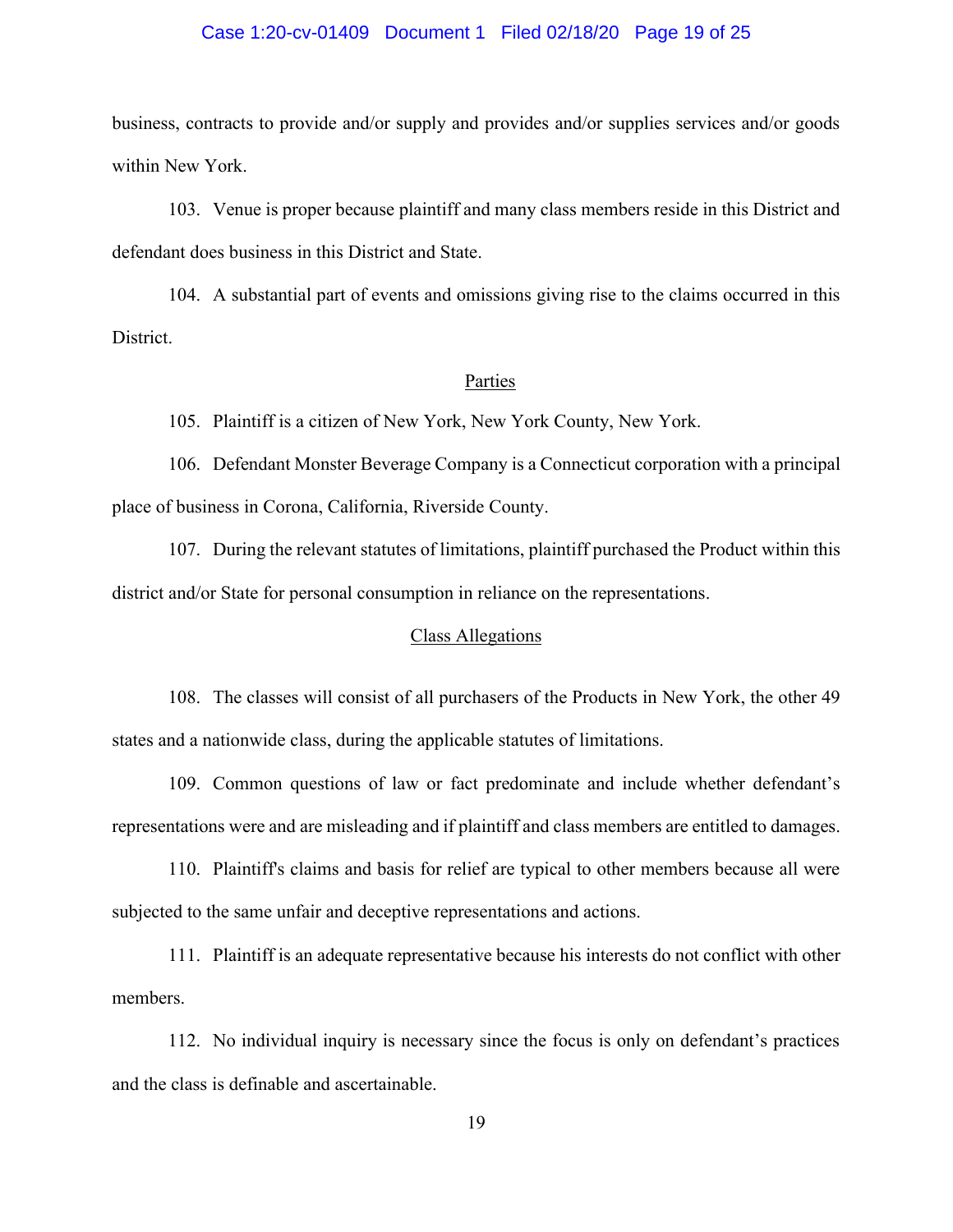## Case 1:20-cv-01409 Document 1 Filed 02/18/20 Page 20 of 25

113. Individual actions would risk inconsistent results, be repetitive and are impractical to justify, as the claims are modest relative to the scope of the harm.

114. Plaintiff's counsel is competent and experienced in complex class action litigation and intends to adequately and fairly protect class members' interests.

115. Plaintiff seeks class-wide injunctive relief because the practices continue.

# New York GBL §§ 349 & 350 (Consumer Protection from Deceptive Acts)

116. Plaintiff incorporates by reference all preceding paragraphs.

117. Plaintiff and class members desired to purchase, consume and use products or services which were as described and marketed by defendant and expected by reasonable consumers, given the product or service type.

118. Defendant's acts and omissions are not unique to the parties and have a broader impact on the public.

119. Defendant misrepresented the substantive, quality, compositional, organoleptic and/or nutritional attributes of the Products.

120. Defendant's conduct was misleading, deceptive, unlawful, fraudulent, and unfair because it gives the impression to consumers the Products contain sufficient amounts of the highlighted ingredient, vanilla, to independently characterize the taste or flavor of the Products, did not contain other flavor components which simulate, resemble or reinforce the characterizing flavor and only contained flavor from vanilla.

121. Plaintiff and class members would not have purchased the Products or paid as much if the true facts had been known, suffering damages.

## Negligent Misrepresentation

122. Plaintiff incorporates by reference all preceding paragraphs.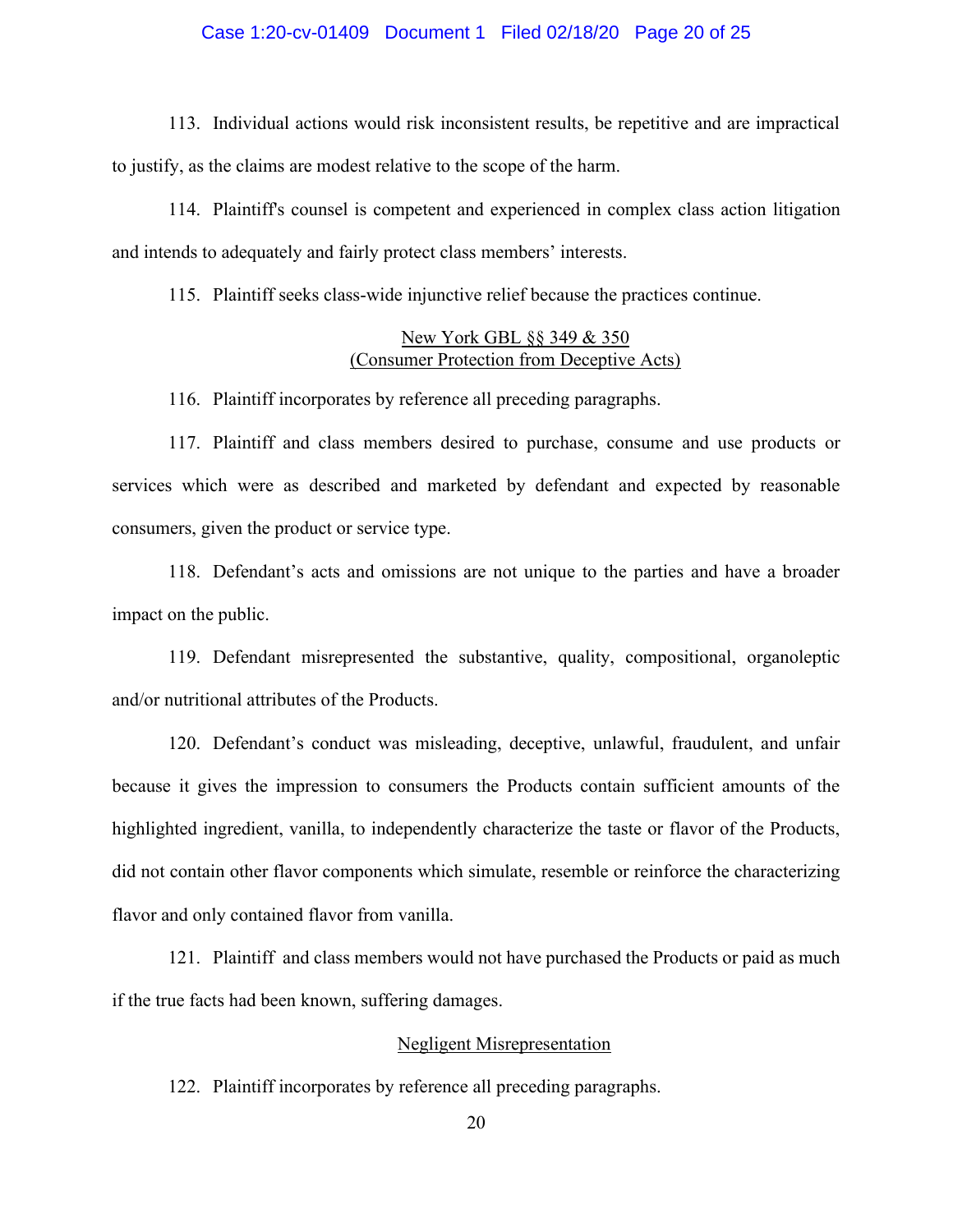## Case 1:20-cv-01409 Document 1 Filed 02/18/20 Page 21 of 25

123. Defendant misrepresented the substantive, quality, compositional, organoleptic and/or nutritional attributes of the Products.

124. Defendant's conduct was misleading, deceptive, unlawful, fraudulent, and unfair because it gives the impression to consumers the Products contain sufficient amounts of the highlighted ingredient, vanilla, to independently characterize the taste or flavor of the Products, did not contain other flavor components which simulate, resemble or reinforce the characterizing flavor and only contained flavor from vanilla.

125. Defendant had a duty to disclose and/or provide non-deceptive marketing of the Products and knew or should have known same were false or misleading.

126. This duty is based on defendant's position as an entity which has held itself out as having special knowledge and experience in the production, service and/or sale of the product or service type.

127. The representations took advantage of consumers' (1) cognitive shortcuts made at the point-of-sale and (2) trust placed in defendant, a well-known and respected brand in this sector.

128. Plaintiff and class members reasonably and justifiably relied on these negligent misrepresentations and omissions, which served to induce and did induce, the purchase of the Products.

129. Plaintiff and class members would not have purchased the Product or paid as much if the true facts had been known, suffering damages.

# Breaches of Express Warranty, Implied Warranty of Merchantability and Magnuson Moss Warranty Act, 15 U.S.C. §§ 2301, *et seq*.

130. Plaintiff incorporates by reference all preceding paragraphs.

131. The Products were manufactured, labeled and sold by defendant and warranted to plaintiff and class members that they possessed substantive, functional, nutritional, qualitative,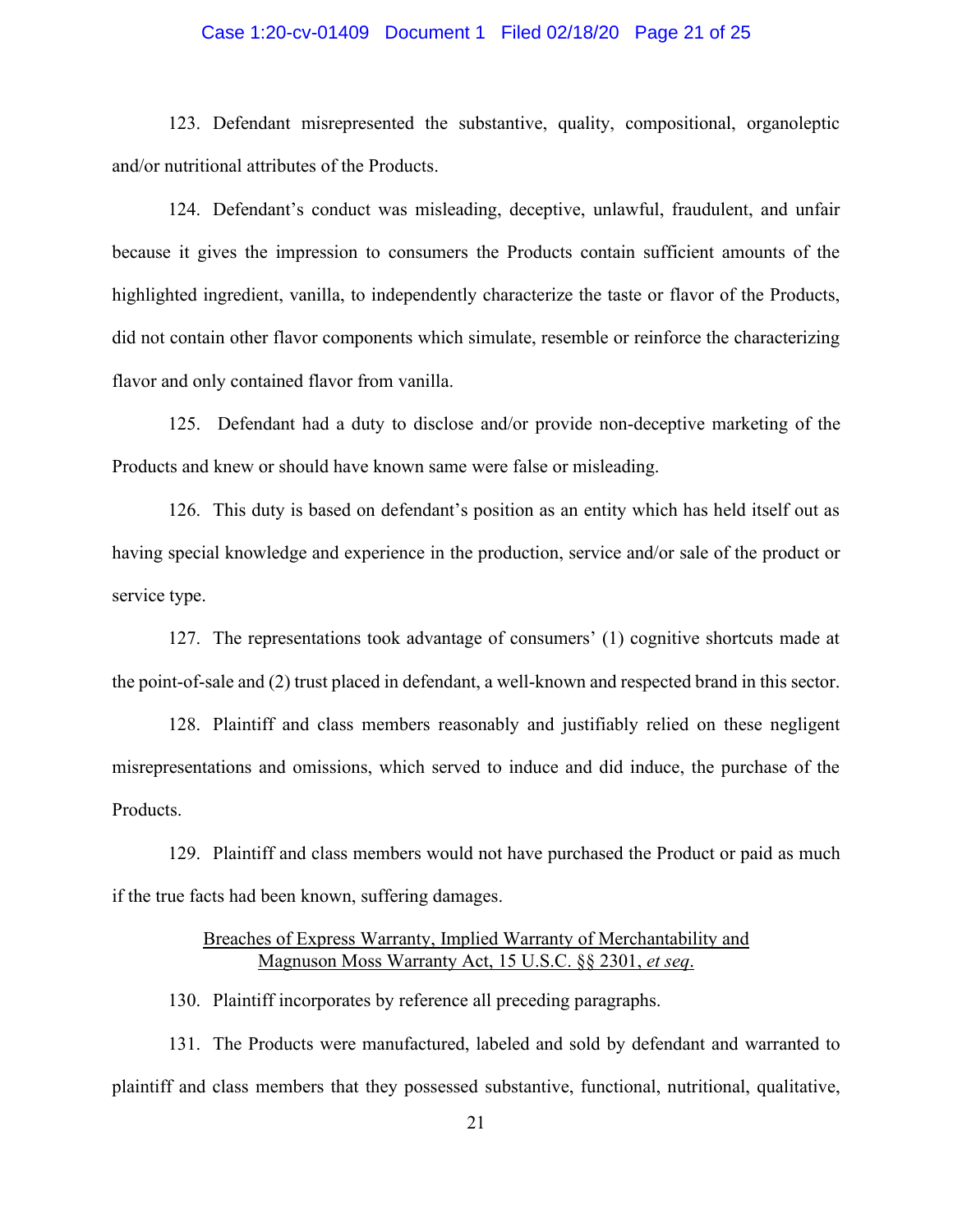## Case 1:20-cv-01409 Document 1 Filed 02/18/20 Page 22 of 25

compositional, organoleptic, sensory, physical and other attributes which they did not.

132. Defendant had a duty to disclose and/or provide non-deceptive descriptions and marketing of the Products.

133. This duty is based, in part, on defendant's position as one of the most recognized companies in the nation in this sector.

134. Plaintiff provided or will provide notice to defendant, its agents, representatives, retailers and their employees.

135. Defendant received notice and should have been aware of these misrepresentations due to numerous complaints by consumers to its main office over the past several years.

136. The Products did not conform to their affirmations of fact and promises due to defendant's actions and were not merchantable.

137. Plaintiff and class members would not have purchased the Products or paid as much if the true facts had been known, suffering damages.

## Fraud

138. Plaintiff incorporates by references all preceding paragraphs.

139. Defendant's conduct was misleading, deceptive, unlawful, fraudulent, and unfair because it gives the impression to consumers the Products contain sufficient amounts of the highlighted ingredient, vanilla, to independently characterize the taste or flavor of the Products, did not contain other flavor components which simulate, resemble or reinforce the characterizing flavor and only contained flavor from vanilla.

140. Defendant's fraudulent intent is evinced by its failure to accurately identify the Products on the front label when it knew this was not true.

141. Plaintiff and class members would not have purchased the Products or paid as much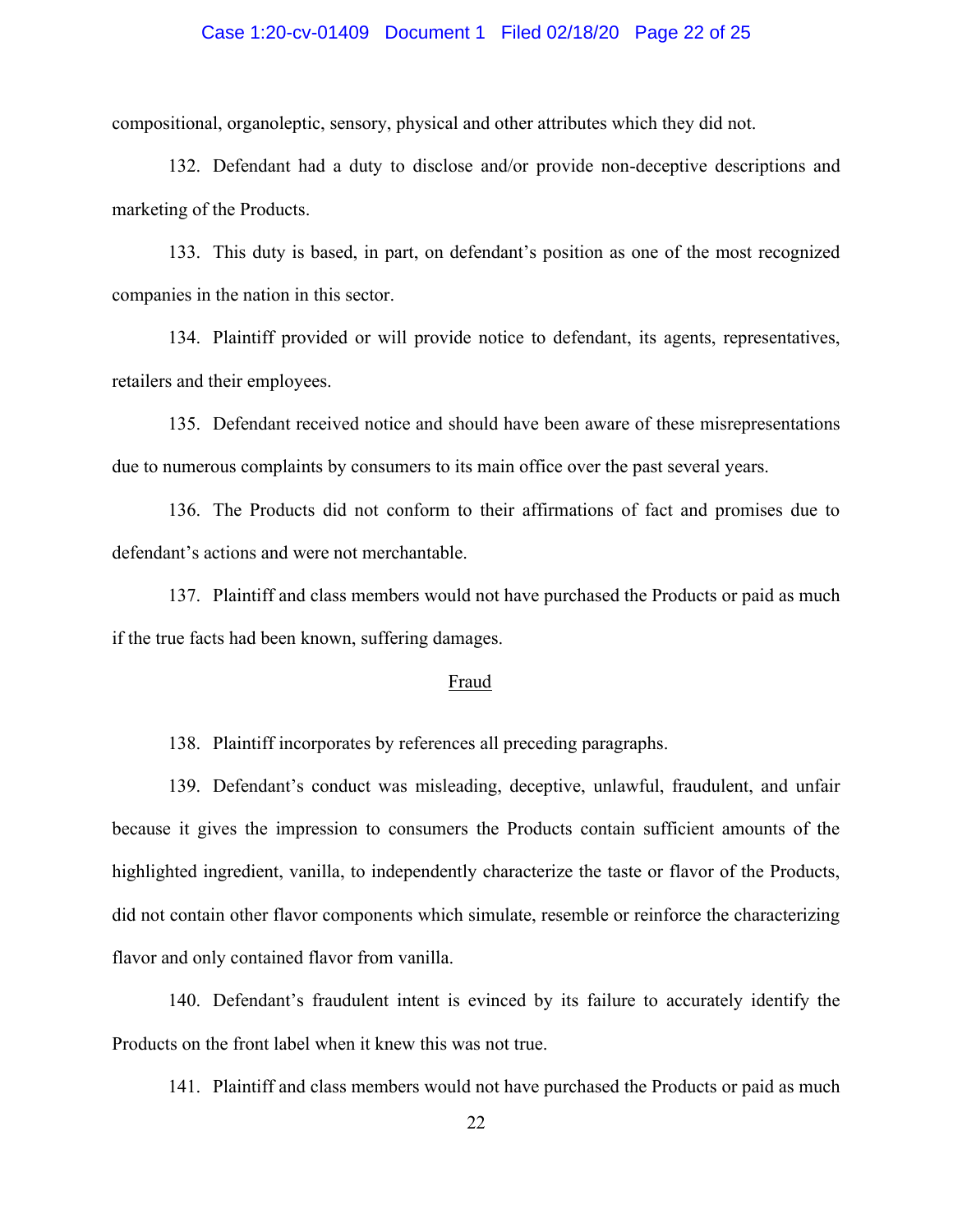if the true facts had been known, suffering damages.

## Unjust Enrichment

142. Plaintiff incorporates by reference all preceding paragraphs.

143. Defendant obtained benefits and monies because the Products were not as represented and expected, to the detriment and impoverishment of plaintiff and class members, who seek restitution and disgorgement of inequitably obtained profits.

## Jury Demand and Prayer for Relief

Plaintiff demands a jury trial on all issues.

**WHEREFORE**, Plaintiff prays for judgment:

- 1. Declaring this a proper class action, certifying Plaintiff as representative and undersigned as counsel for the class;
- 2. Entering preliminary and permanent injunctive relief by directing defendant to correct the challenged practices to comply with the law;
- 3. Injunctive relief to remove, correct and/or refrain from the challenged practices and representations, restitution and disgorgement for members of the State Subclasses pursuant to the applicable laws of their States;
- 4. Awarding monetary damages and interest, including treble and punitive damages, pursuant to the common law and other statutory claims;
- 5. Awarding costs and expenses, including reasonable fees for plaintiff's attorneys and experts; and
- 6. Other and further relief as the Court deems just and proper.

Dated: February 18, 2020

Respectfully submitted,

Sheehan & Associates, P.C.